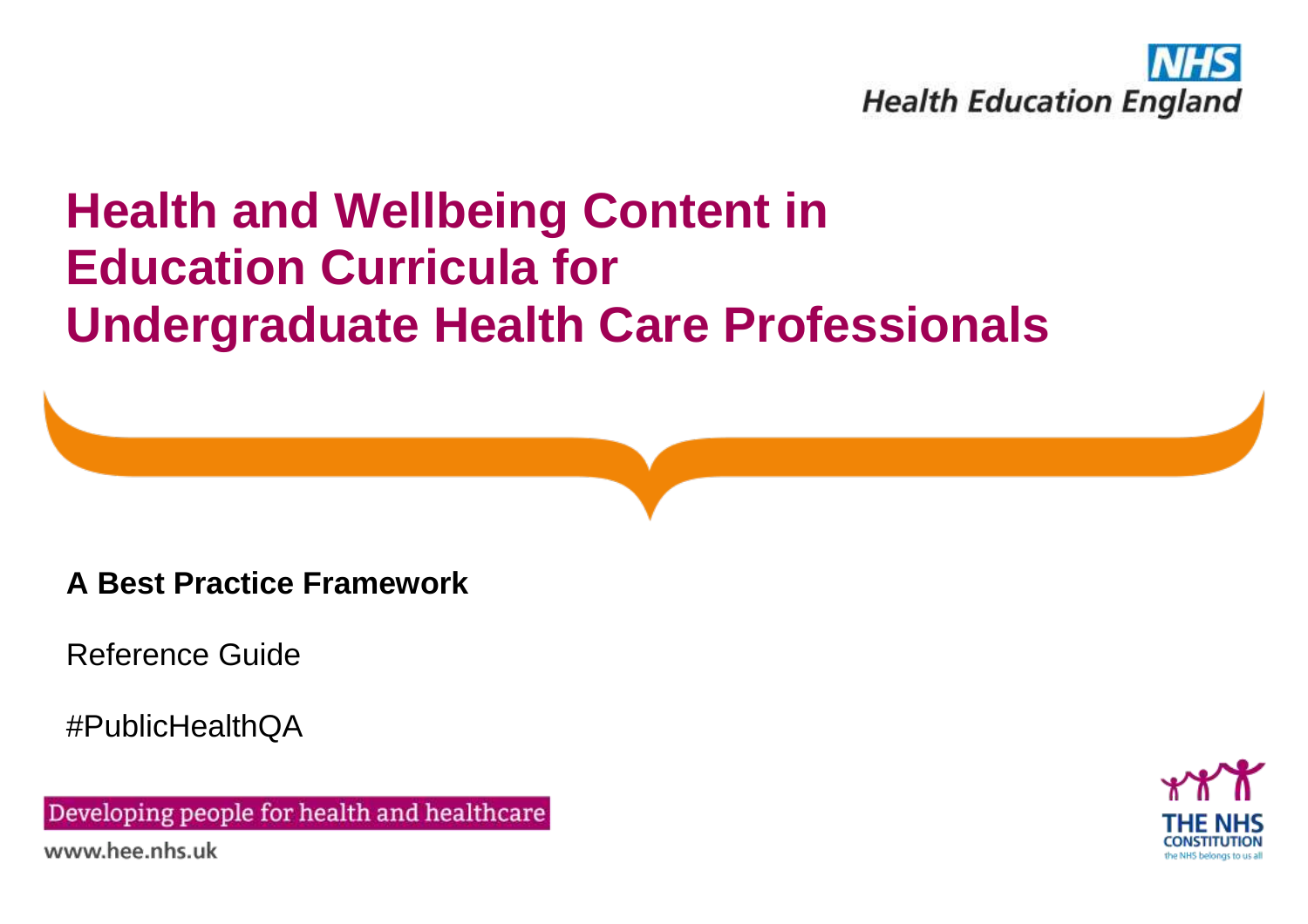# **Table of Contents**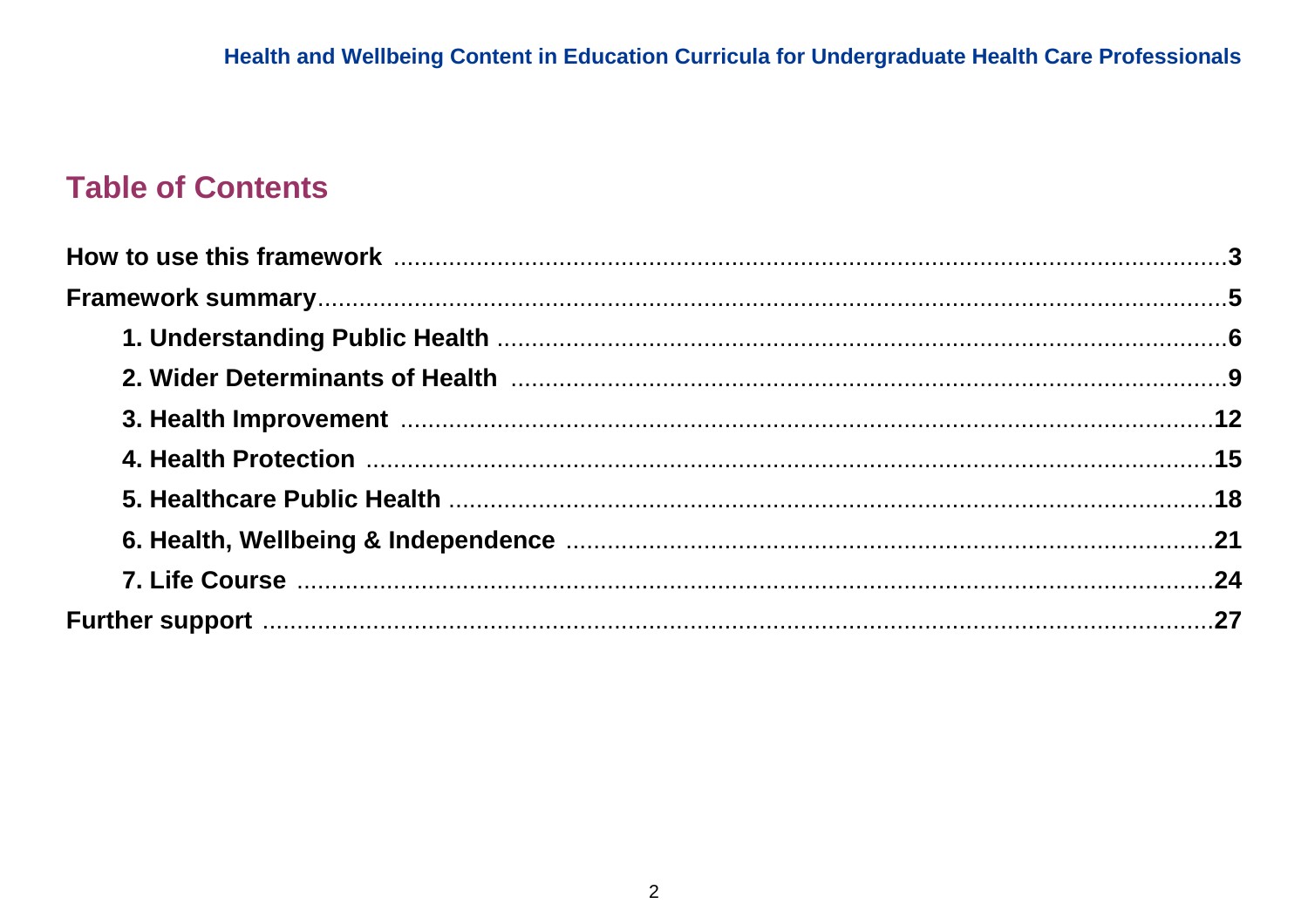# **How to use this framework**

It is essential that all future health and social care professionals receive a significant education input and appreciation of public health issues if the aim of a skilled workforce knowledgeable in preventive healthcare, well-being and public health is to be realised. The proposed Public Health Quality framework is a tool for Education and Placement Providers to present evidence of how public health content is captured and reflected in undergraduate education curricula designed to support the preparation of healthcare professionals.

The framework is structured as a self-assessment benchmark and action planning tool, and evidence provided should be a current reflection of public health content with regular review through evaluation processes.

The framework identifies seven performance categories reflecting the seven Public Health domains.

Completing the tool:

- 1. Familiarise yourself with the tool. Each category in excel spreadsheet has its own category.
- 2. Identify and involve the relevant curriculum leads/team to help support the review.
- 3. Review each category and the levels of evidence. Based upon the category aim, identify which level best represents the current state of public health education input evident within the curricula you are assessing. There are examples of evidence that you could use to indicate current status and/or identify issues for inclusion.

The user is asked to complete even if reporting that there is no evidence for some performance categories; examples of evidence are provided. The levels achieved can be summarised in the framework overview outlined below.

Learning opportunities associated with public health practice in clinical placements will be included in the Placement Development Network (PDN) Toolkit for new placement areas and should be evidenced in placement profiles for existing placements. This will support attainment of level 3 in each indicator **(Placement Provider Network refers to a North West network only – likely to be other forums / placement providers outside of the NW).**

For detailed instructions on completing the toolkit please refer to the introduction page in the EXCEL document.

You are advised to use this PDF version as a guidance document and use the EXCEL version for reporting and collating evidence.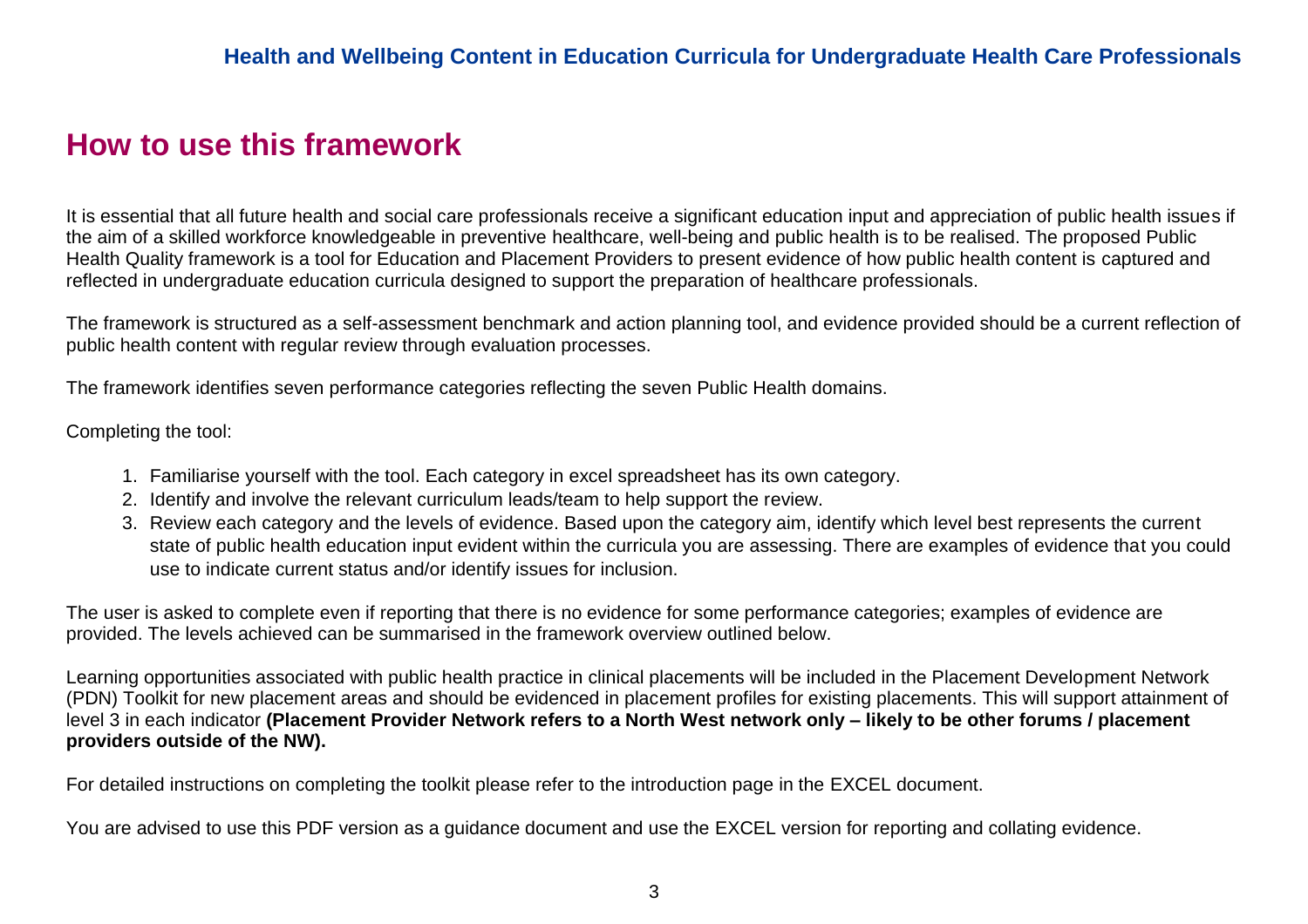When undertaking a review please ensure that you provide the information outlined below:

- Name of HEI
- Name of faculty / undergraduate programme
- Name of curricula being assessed
- Date of assessment
- Name of assessor/s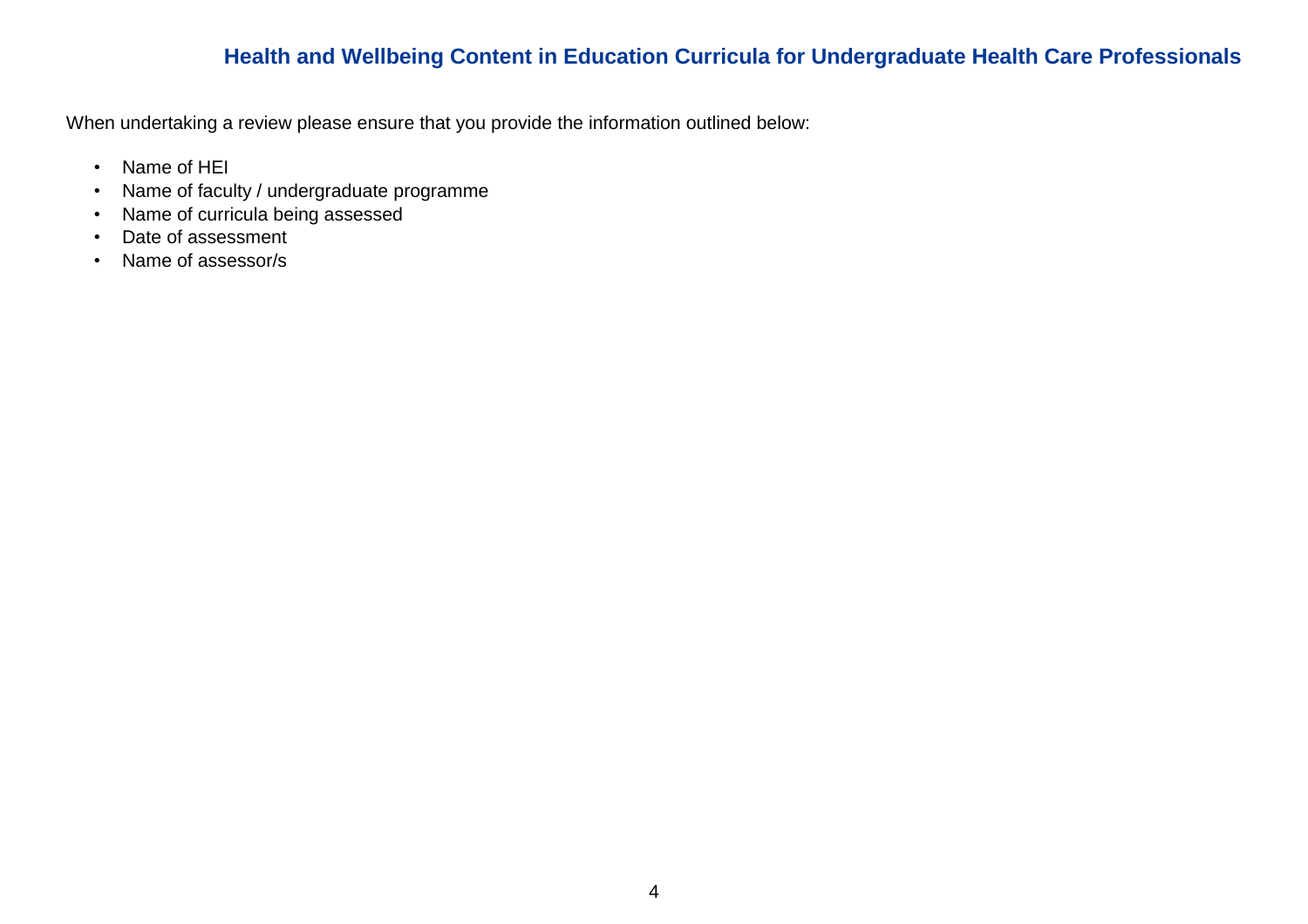# **Framework summary**

| <b>No</b>        | <b>Performance Category</b>         | Level | <b>Action points</b> |
|------------------|-------------------------------------|-------|----------------------|
| 1.               | <b>Understanding Public Health</b>  |       |                      |
| $\overline{2}$ . | <b>Wider Determinants of Health</b> |       |                      |
| 3.               | Health Improvement                  |       |                      |
| 4.               | <b>Health Protection</b>            |       |                      |
| $\overline{5}$ . | <b>Healthcare Public Health</b>     |       |                      |
| 6.               | Health, Wellbeing & Independence    |       |                      |
| $\overline{7}$ . | <b>Life Course</b>                  |       |                      |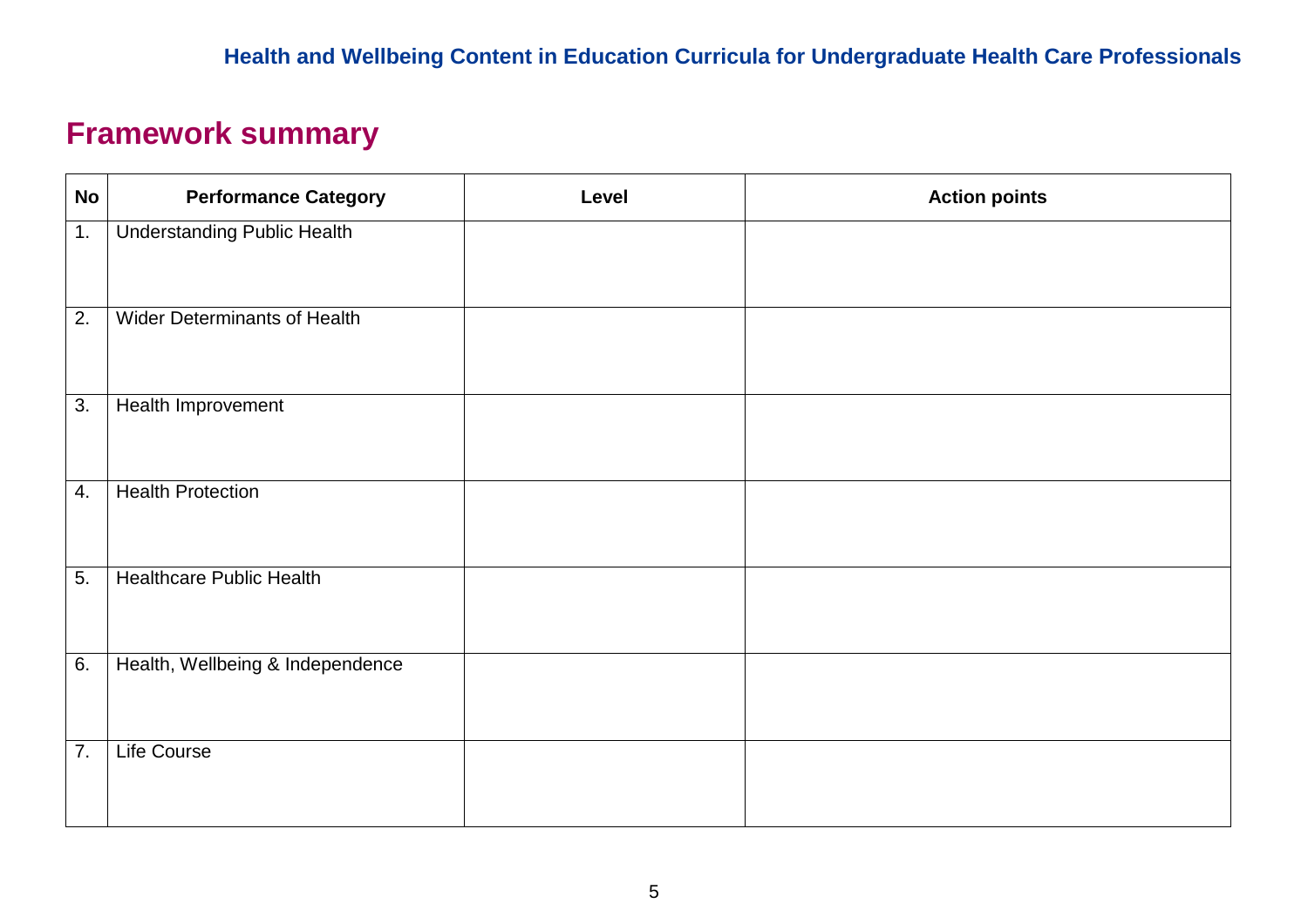### **1. Understanding Public Health**

Defining and understanding what public health is: including different domains of public health practice and the practitioner's role and contribution.

#### **Evidence Examples could include:**

- Knowledge and skills associated with World Health Organisation / Faculty of Public Health definitions of public health
- Domains of public health practice, wider determinants of health
- Examples of individual, community and population level approaches to public health
- Examples of individual, community and population level approaches to public health such as immunisation, screening programmes, NHS Health Checks, tobacco control legislation and breastfeeding peer support
- Legislative approaches to Public Health
- History of Public Health
- Skills associated with effective public health practice
- Recognising, observing and contributing to different public health approaches in clinical placements

- Written assignments
- Case studies e.g. assessing individual health needs, wider determinants & MECC
- Role play
- Presentations
- Reflective portfolio of evidence
- Tutorial discussions
- Workbooks
- Projects which require learners to address one or more of the wider determinants of health
- Health needs assessments with individuals or groups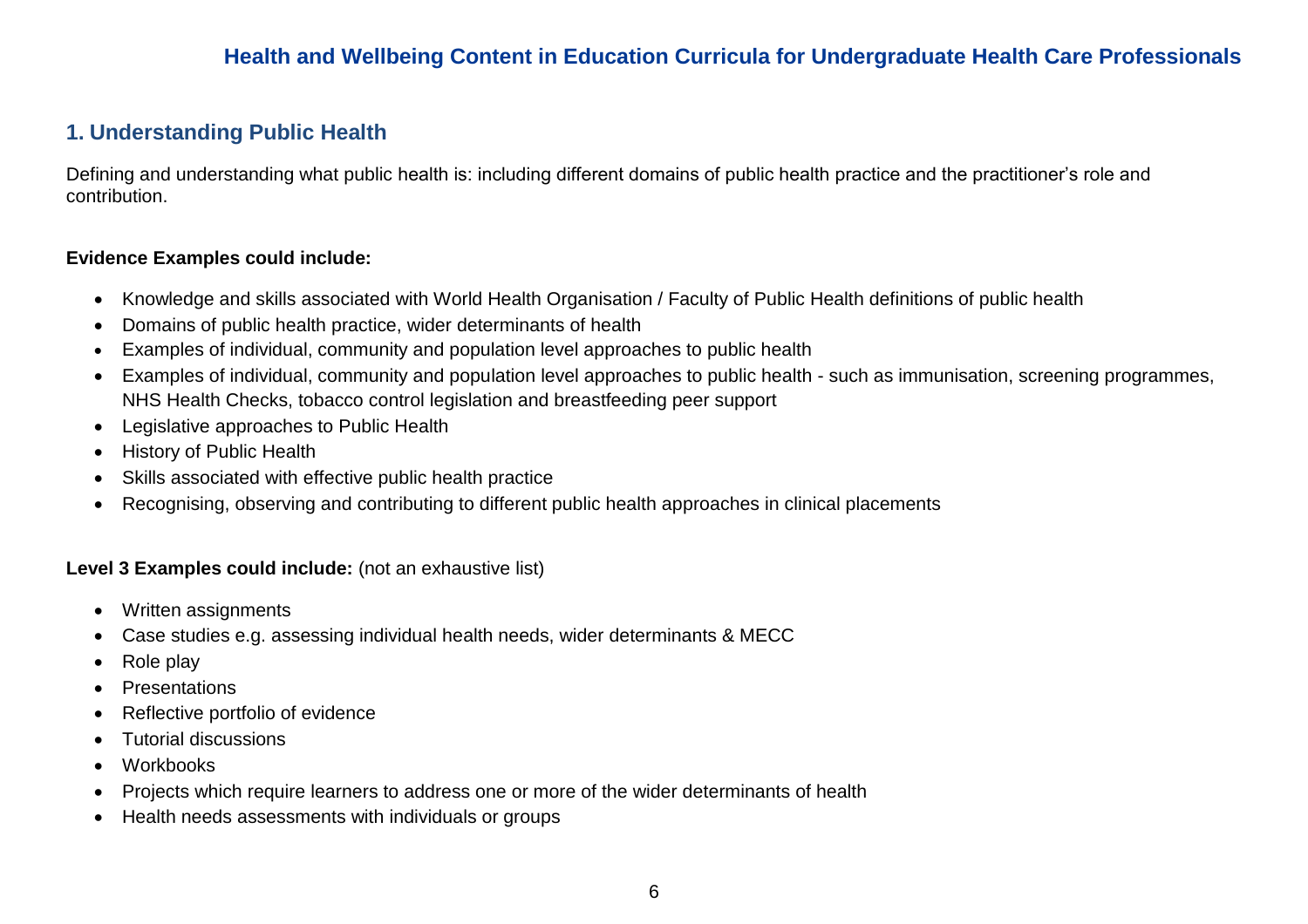#### **Level 4 Example:**

 Assessment via the practice assessment documentation (or similar according to profession) where learners are observed e.g. undertaking a MECC (brief intervention) intervention or community development, health promotion intervention.

- Demonstrates effective and sensitive and appropriate communication skills
- Demonstrates cultural competence
- Responds appropriately to service users
- Collaborates effectively with the wider health care team
- Identifies health care needs at individual, family and population level
- Can support empowerment of individuals, families and communities
- Signposts to relevant support
- Can identify and discuss the demographic profiles of communities
- Can plan, develop, implement and evaluate public health interventions
- Aware of non NHS settings and their value in supporting public health strategies
- Can lead groups, tailor information required of groups and evaluate group sessions
- Can identify at risk individuals, families and communities
- Can use technology in supporting health e.g. telephone advice, use of apps and online forums
- Uses evidence based theories in developing public health strategies and practice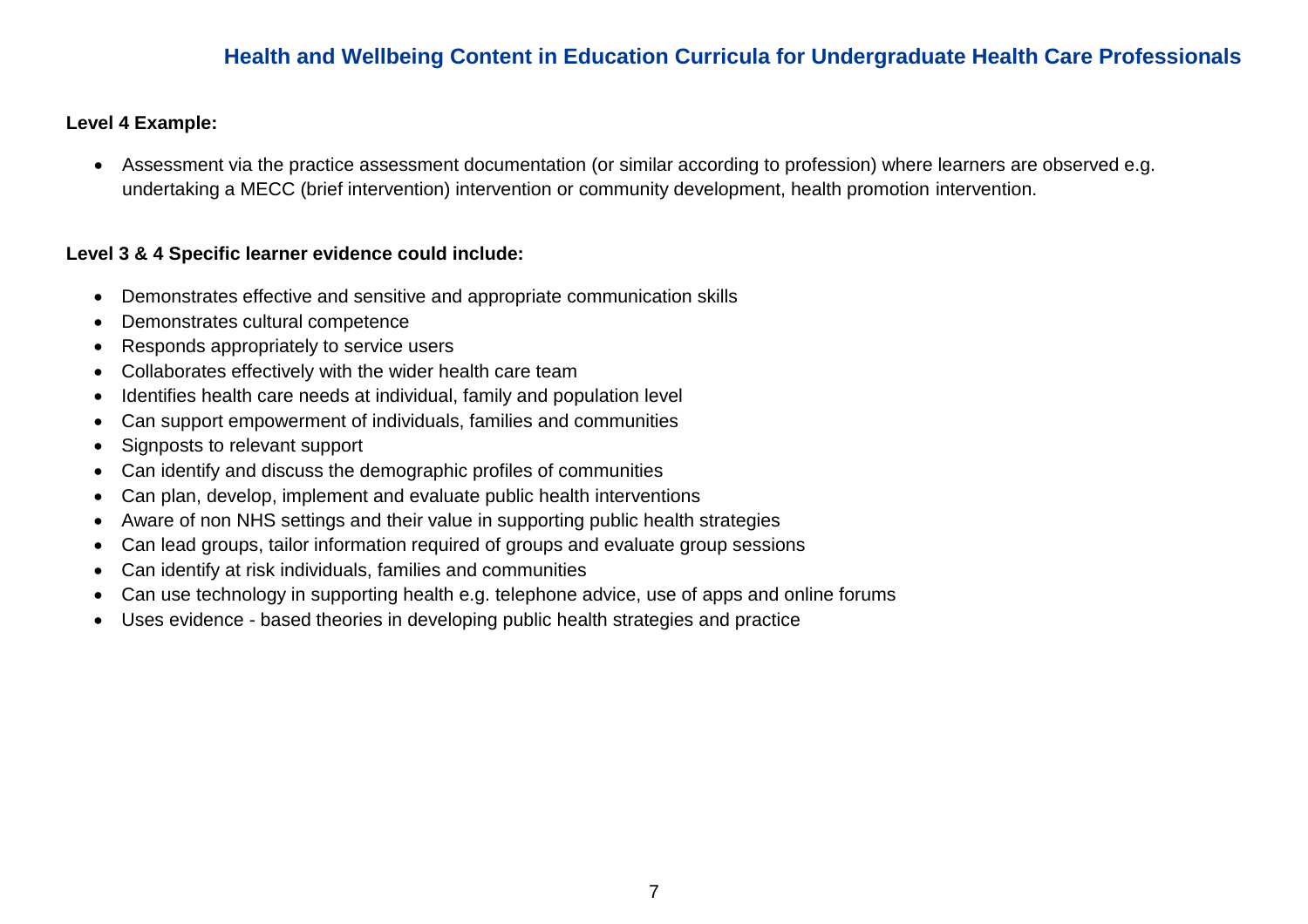| Level 0                                                                                                                  | There is no evidence in the curricula of content that outlines a basic understanding of public health,<br>including all three areas of health improvement, health protection and healthcare public health.                                           |
|--------------------------------------------------------------------------------------------------------------------------|------------------------------------------------------------------------------------------------------------------------------------------------------------------------------------------------------------------------------------------------------|
| Level 1                                                                                                                  | Content being developed for 2016 /17 curricula.                                                                                                                                                                                                      |
| Level <sub>2</sub>                                                                                                       | There is evidence of content in the curricula that provides knowledge and understanding associated<br>with introducing a basic understanding of public health and the learner's role and responsibilities in<br>taking a population health approach. |
| Level <sub>3</sub>                                                                                                       | There is evidence that learners are able to apply own understanding of what public health is about<br>through both formative and summative assessed work in academic settings.                                                                       |
| Level 4                                                                                                                  | There is evidence of assessment of learning and application via practice assessment documentation<br>(or similar) during placements.                                                                                                                 |
| HEI self - assessment rating<br>Within our curricula we would<br>indicate our level for this<br>performance category as: | <b>Evidence summary</b>                                                                                                                                                                                                                              |
|                                                                                                                          | What actions do we need to take to strengthen our public health education input further?                                                                                                                                                             |
|                                                                                                                          | What actions do we need to take with our placement providers to strengthen our public<br>health education further?                                                                                                                                   |
|                                                                                                                          | Who will implement the actions and by when?                                                                                                                                                                                                          |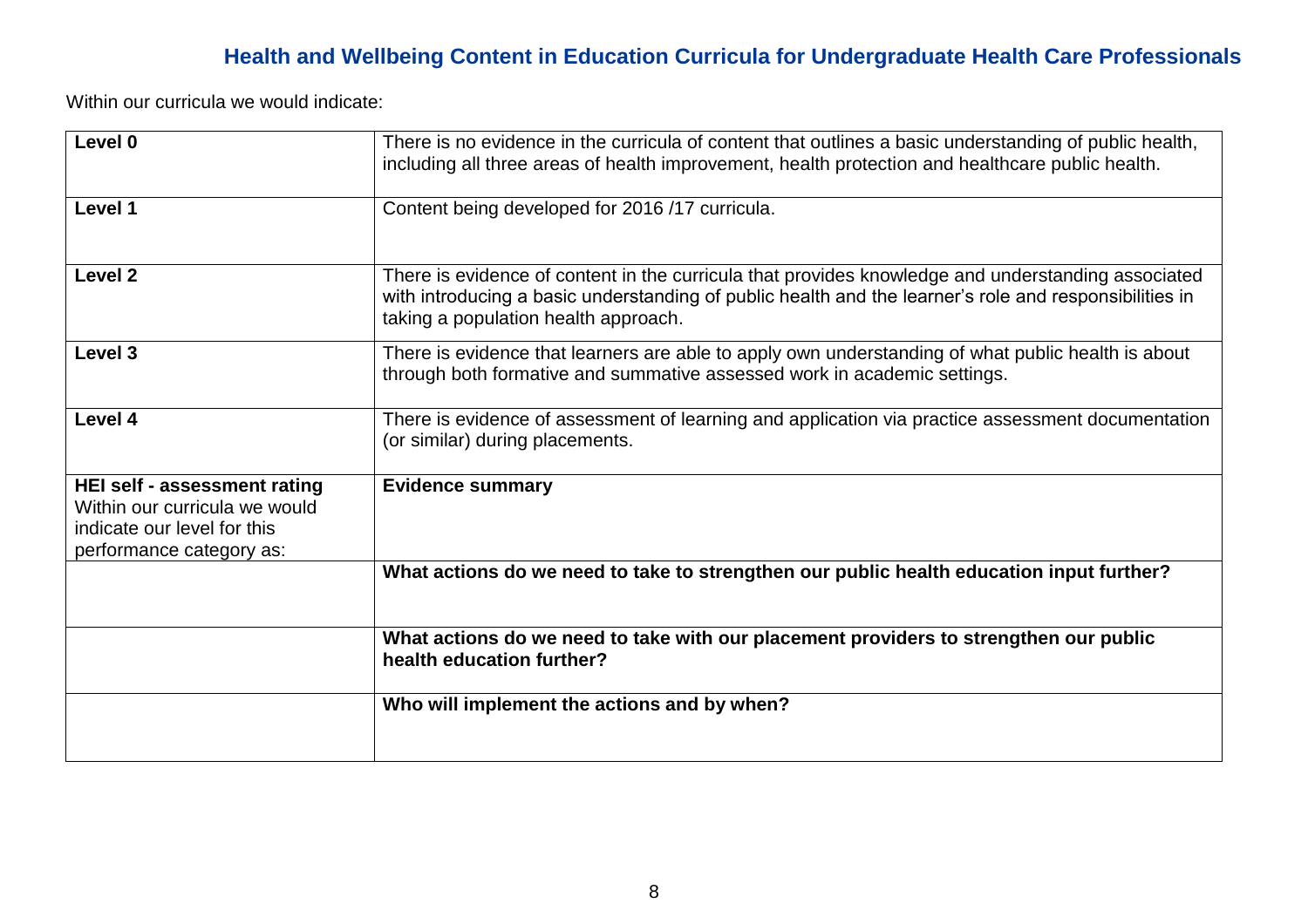### **2. Wider Determinants of Health**

AIM: To achieve improvements against wider factors that affect health and wellbeing and health inequalities (the ways in which people experience health differently due their social or personal characteristics).

Evidence Examples could include:

- Knowledge and skills associated with an understanding of the wider determinants of health including definition, the link between poverty, education, employment, green space, housing, education and health outcomes including mortality and morbidity
- Placements that reflect and enable learners to observe and practice skills that address the wider determinants
- "Ensuring every child has the best start in life" how the learner contributes to this public health priority
- Knowledge and understanding of the link between mental ill health and reduced life expectancy / life chances
- Learning and placements that promote mental health resilience such as the five ways to wellbeing

- Written assignments
- Case studies e.g. assessing individual health needs, wider determinants & MECC
- Role play
- **Presentations**
- Reflective portfolio of evidence
- Tutorial discussions
- Workbooks
- Projects which require learners to address one or more of the wider determinants of health
- Health needs assessments with individuals or groups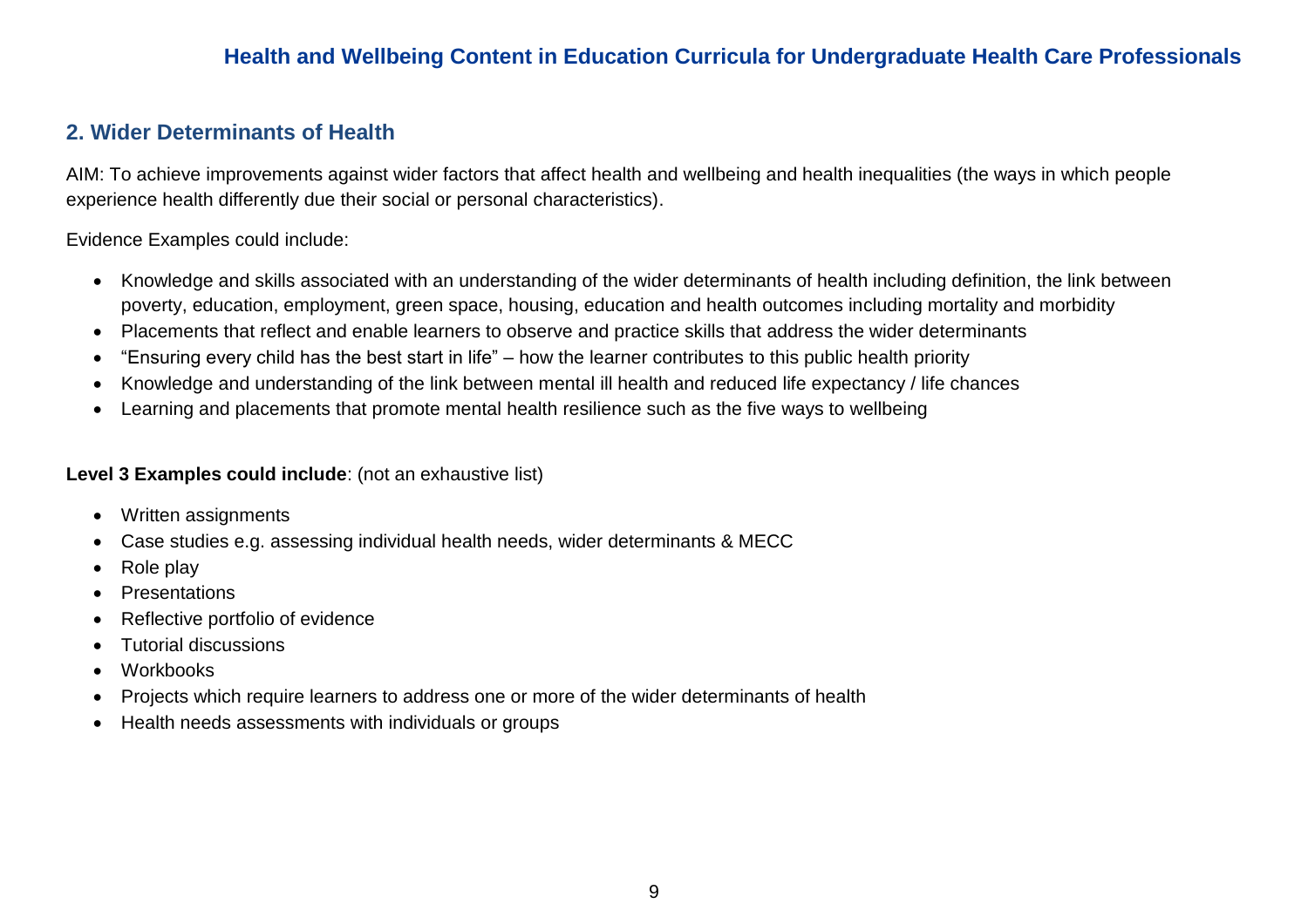#### **Level 4 Examples**:

- Assessment via the practice assessment documentation (or similar according to profession) where learners are observed e.g. undertaking a MECC intervention
- Evidence of signposting to a community organisation

- Demonstrates effective, sensitive and appropriate communication skills
- Demonstrates cultural competence
- Responds appropriately to service users
- Collaborates effectively with the wider health care team
- Identifies health care needs at individual, family and population level
- Can support empowerment of individuals, families and communities
- Signposts to relevant support
- Can identify and discuss the demographic profiles of communities
- Can plan, develop, implement and evaluate public health interventions
- Aware of non NHS settings and their value in supporting public health strategies
- Can lead groups, tailor information required of groups and evaluate group sessions
- Can identify at risk individuals, families and communities
- Can use technology in supporting health e.g. telephone advice, use of apps and online forums
- Uses evidence based theories in developing public health strategies and practice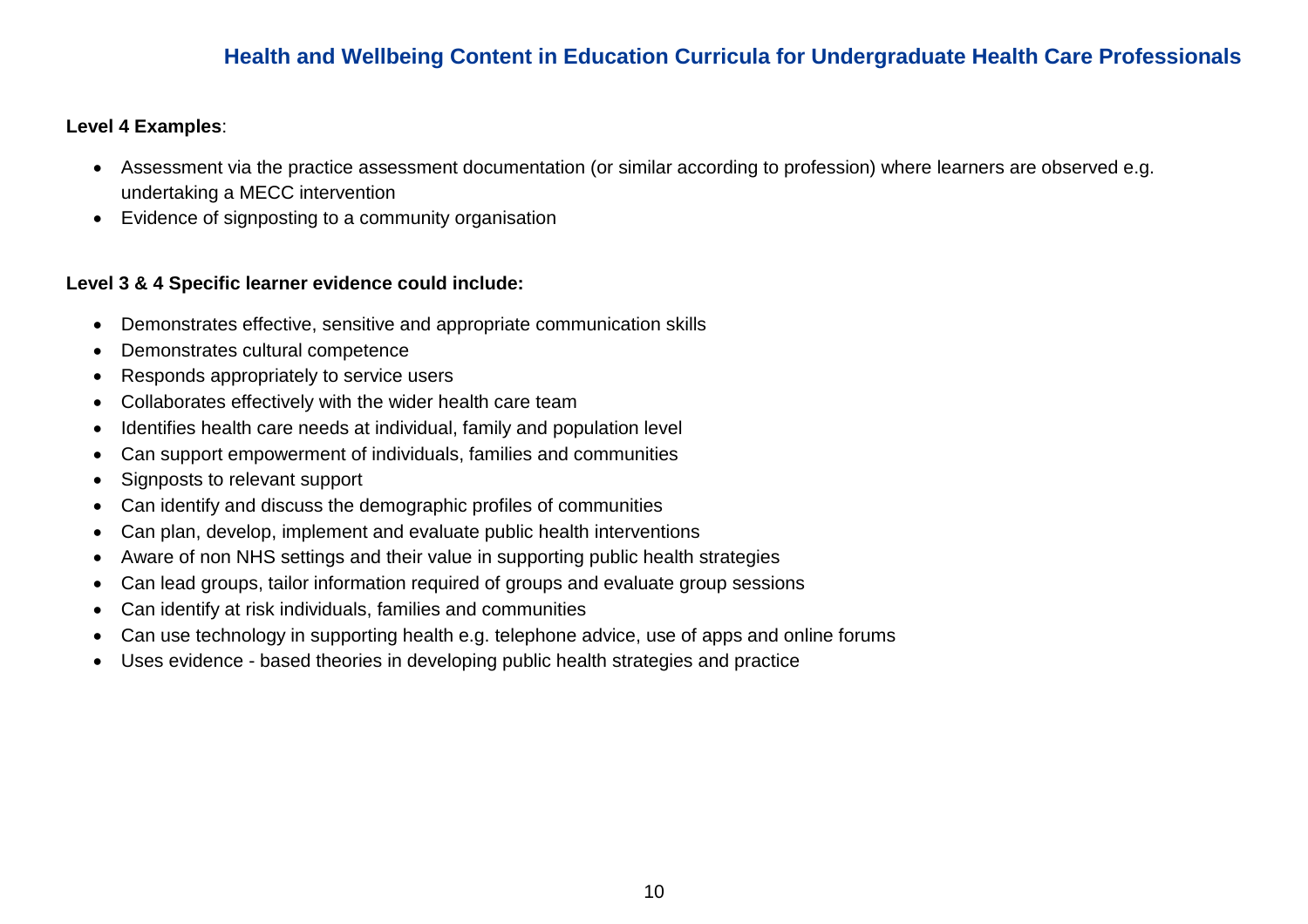| Level 0                      | There is currently no content that provides knowledge and understanding associated with the wider<br>determinants of health.                                                                                       |
|------------------------------|--------------------------------------------------------------------------------------------------------------------------------------------------------------------------------------------------------------------|
| Level 1                      | Content being developed for 2016 /17 curricula.                                                                                                                                                                    |
| Level <sub>2</sub>           | There is evidence that content in the curricula currently provides knowledge and understanding<br>associated with the wider determinants of health and the learner understands their role and<br>responsibilities. |
| Level 3                      | There is evidence that learners are able to apply own understanding of the wider determinants of<br>health through both formative and summative assessed work in academic settings.                                |
| Level 4                      | There is evidence of assessment of learning and application via practice assessment documentation<br>(or similar) during placements.                                                                               |
| HEI self - assessment rating | <b>Evidence summary</b>                                                                                                                                                                                            |
|                              | What actions do we need to take to strengthen our public health education input further?                                                                                                                           |
|                              | What actions do we need to take with our placement providers to strengthen our public health<br>education further?                                                                                                 |
|                              | Who will implement the actions and by when?                                                                                                                                                                        |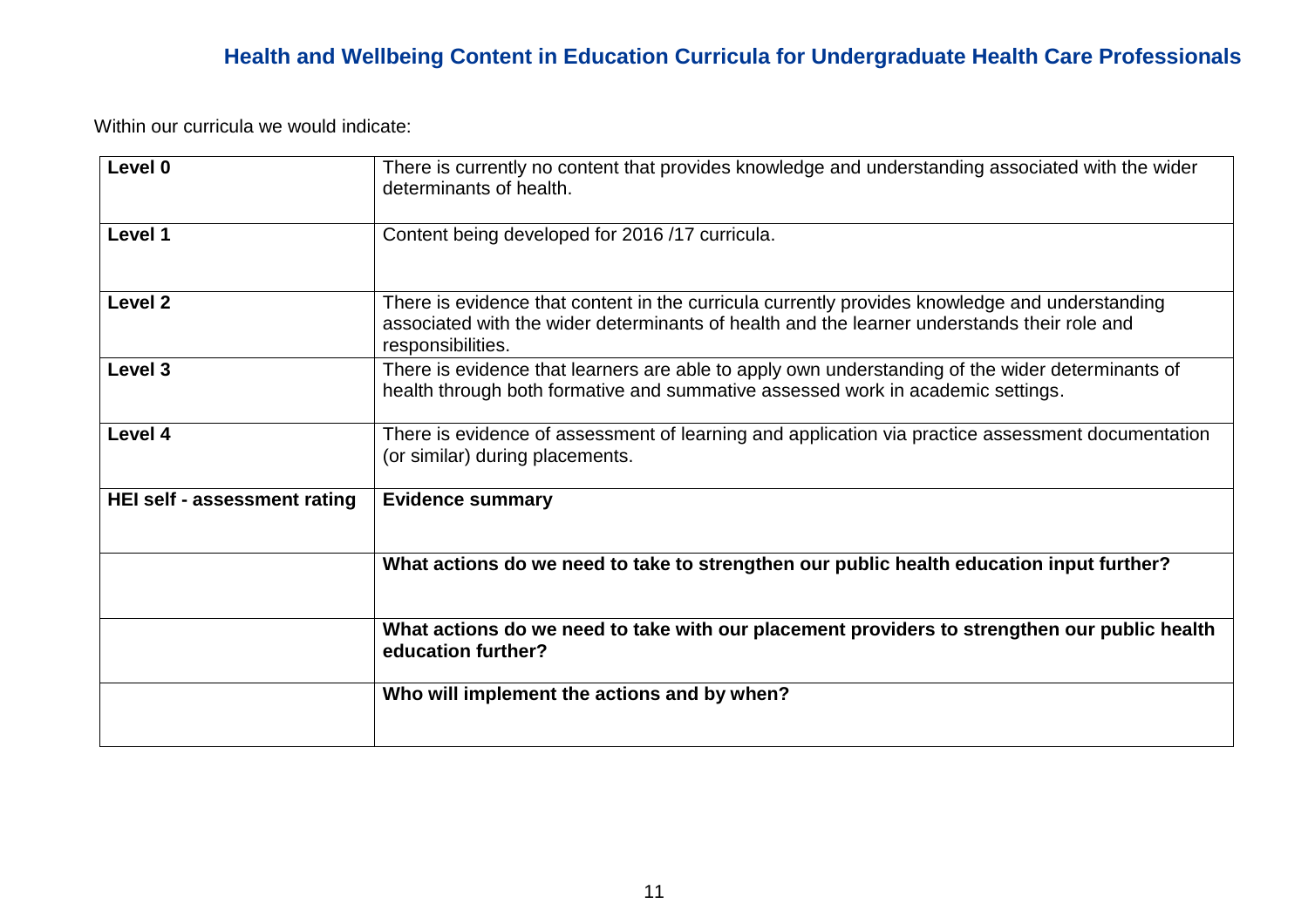### **3. Health Improvement**

AIM: People are helped to live healthy lifestyles, make healthy choices and reduce health inequalities (the ways in which people experience health differently due their social or personal characteristics).

#### **Evidence Examples could include**:

- Skills and knowledge associated with the benefits of a healthy lifestyle at an individual level for positive physical and mental health and wellbeing and improvements in mortality and morbidity
- Understanding of community and population level approaches to health improvement
- Understanding of the legislation associated with health improvement, such as seat belts, tobacco and alcohol legislative measures
- Understanding the association between long term conditions, cancers and healthy life styles
- Making Every Contact Count particularly alcohol harm reduction, obesity, and smoking ( public health priority areas)
- Skills and knowledge associated with health inequalities and factors that reduce health inequalities (the ways in which people experience health differently due to their social or personal characteristics)
- Understanding of different theories of behaviour change and application in practice
- How to raise the issue of lifestyle and health choices in a person centred and appropriate manner
- Skills that enable behaviour change, brief interventions and raising health risks for discussion

- Written assignments
- Case studies e.g. assessing individual health needs, wider determinants & MECC
- Role play
- **Presentations**
- Reflective portfolio of evidence
- Tutorial discussions
- Workbooks
- Projects which require learners to address one or more of the wider determinants of health
- Health needs assessments with individuals or groups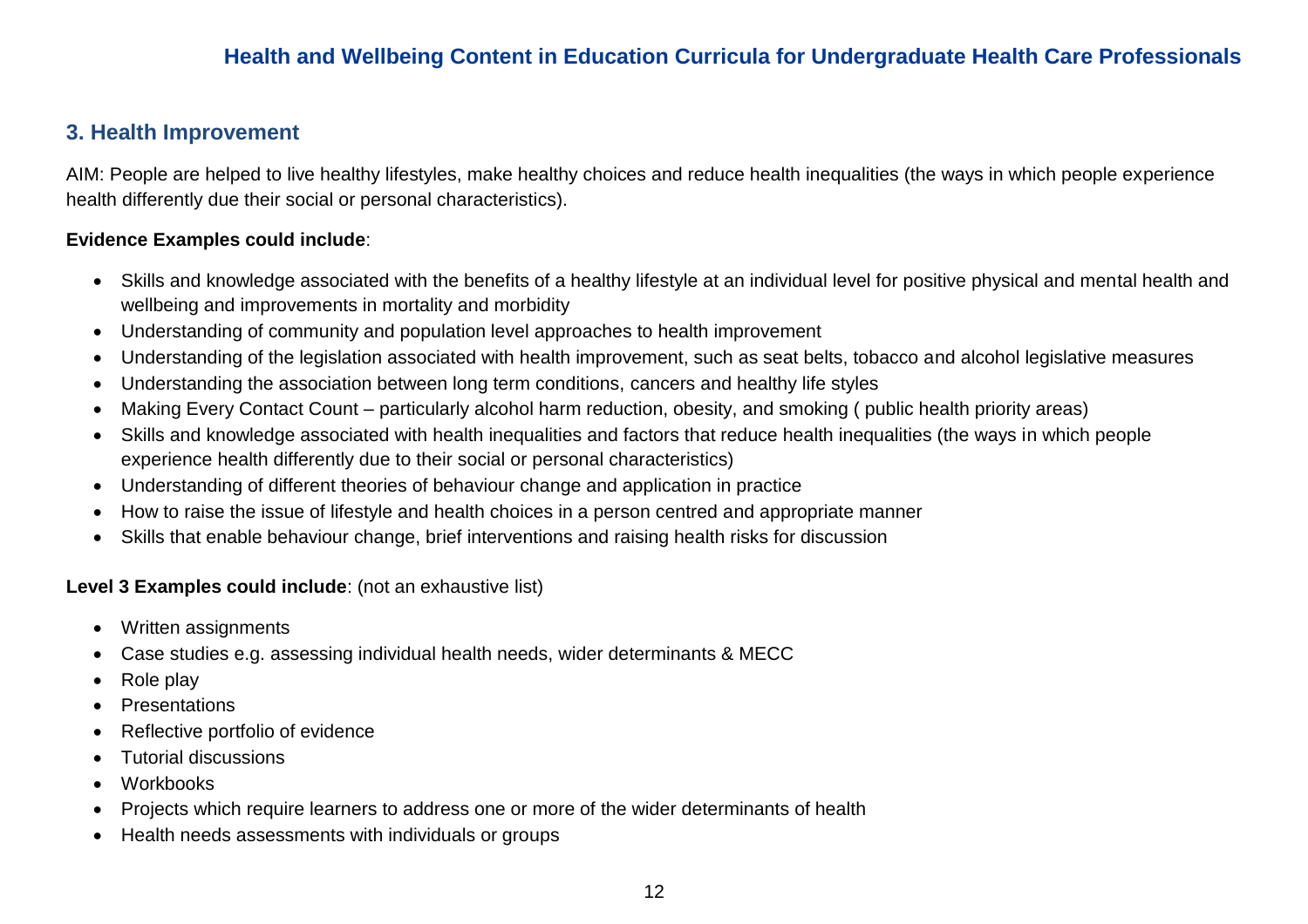#### **Level 4 Example**:

 Assessment via the practice assessment documentation (or similar according to profession) where learners are observed e.g. undertaking a MECC intervention, discussing health choices, referral to lifestyle services, signposting to services.

- Demonstrates effective and sensitive and appropriate communication skills
- Demonstrates cultural competence
- Responds appropriately to service users
- Collaborates effectively with the wider health care team
- Identifies health care needs at individual, family and population level
- Can support empowerment of individuals, families and communities
- Signposts to relevant support
- Can identify and discuss the demographic profiles of communities
- Can plan, develop, implement and evaluate public health interventions
- Aware of non NHS settings and their value in supporting public health strategies
- Can lead groups, tailor information required of groups and evaluate group sessions
- Can identify at risk individuals, families and communities
- Can use technology in supporting health e.g. telephone advice, use of apps and online forums
- Uses evidence based theories in developing public health strategies and practice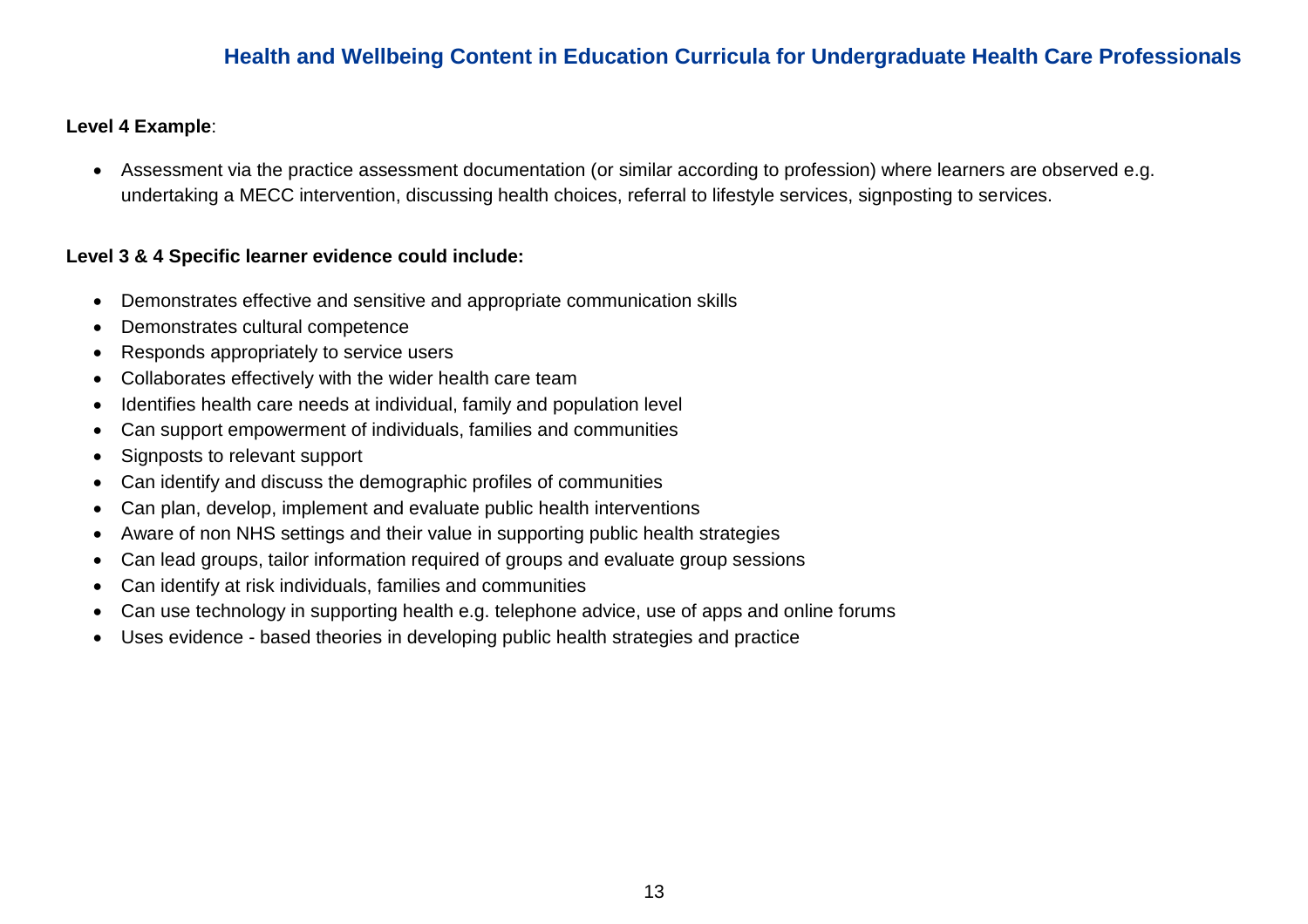| Level 0                           | There is currently no content that provides knowledge and understanding associated with health<br>improvement.                                                                                    |
|-----------------------------------|---------------------------------------------------------------------------------------------------------------------------------------------------------------------------------------------------|
| Level 1                           | Content being developed for 2016 /17 curricula.                                                                                                                                                   |
| Level <sub>2</sub>                | There is evidence that content in the curricula currently provides knowledge and understanding<br>associated with health improvement and the learner understands their role and responsibilities. |
| Level <sub>3</sub>                | There is evidence that learners are able to apply understanding of the health improvement through<br>both formative and summative assessed work in academic settings.                             |
| Level 4                           | There is evidence of assessment of learning and application via practice assessment<br>documentation (or similar) during placements.                                                              |
| <b>HEI self-assessment rating</b> | <b>Evidence summary</b>                                                                                                                                                                           |
|                                   | What actions do we need to take to strengthen our public health education input further?                                                                                                          |
|                                   | What actions do we need to take with our placement providers to strengthen our public<br>health education further?                                                                                |
|                                   | Who will implement the actions and by when?                                                                                                                                                       |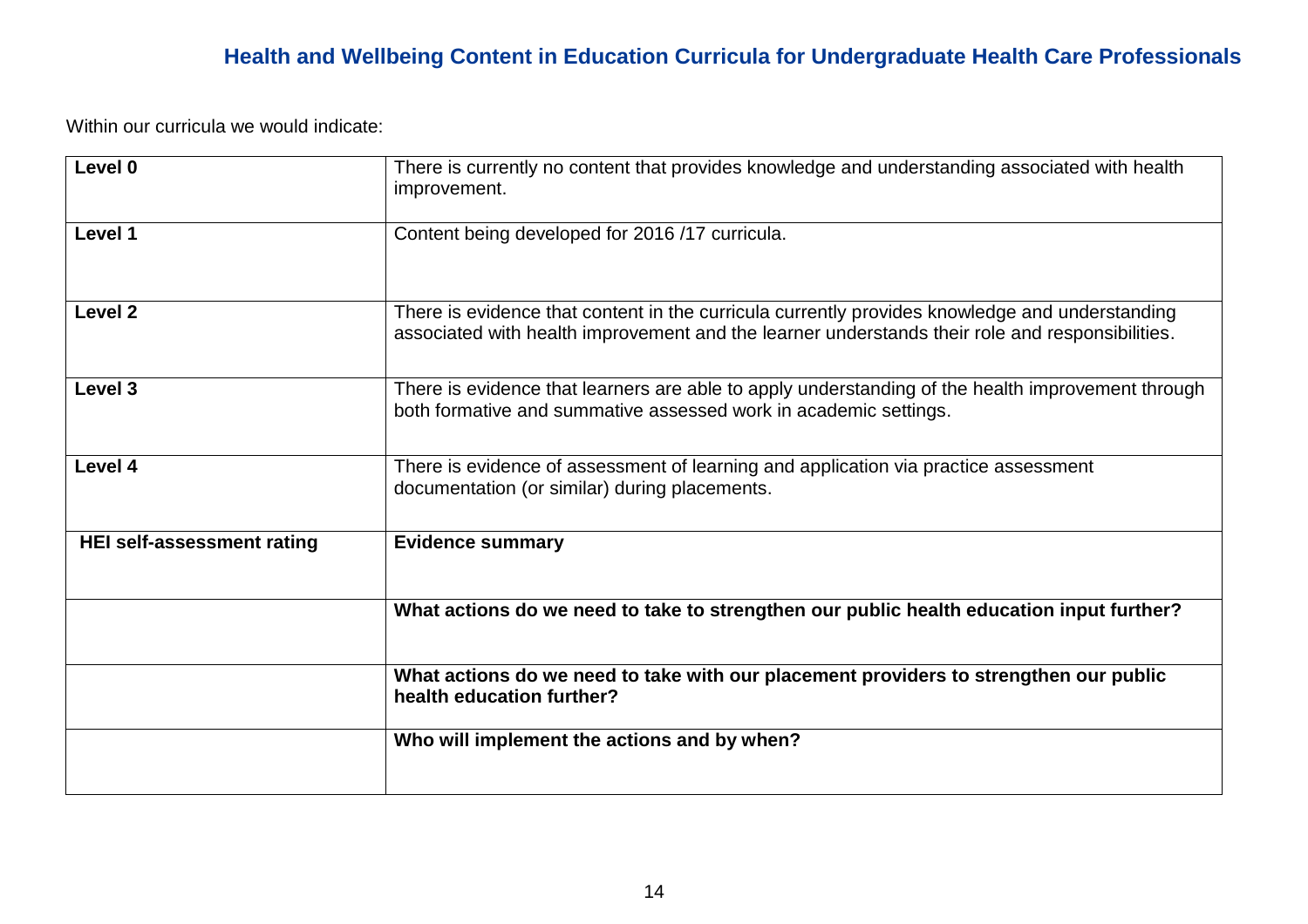### **4. Health Protection**

AIM: To protect the population's health from major incidents and other threats.

Knowledge and skills associated with health protection including a broad understanding of what health protection entails and the learners' role and responsibilities: e.g. Screening and immunisation programmes.

#### **Evidence Examples could include**:

- Reducing dementia risk (public health priority)
- Tackling antimicrobial resistance (public health priority)
- Reducing tuberculosis (public health priority)
- Ensuring the safety and quality of food, water, air and the general environment
- Preventing the transmission of communicable diseases
- Managing outbreaks and other hazards to public health

- Written assignments
- Case studies e.g. assessing individual health needs, wider determinants & MECC
- Role play
- **Presentations**
- Reflective portfolio of evidence
- Tutorial discussions
- Workbooks
- Projects which require learners to address one or more of the wider determinants of health
- Health needs assessments with individuals or groups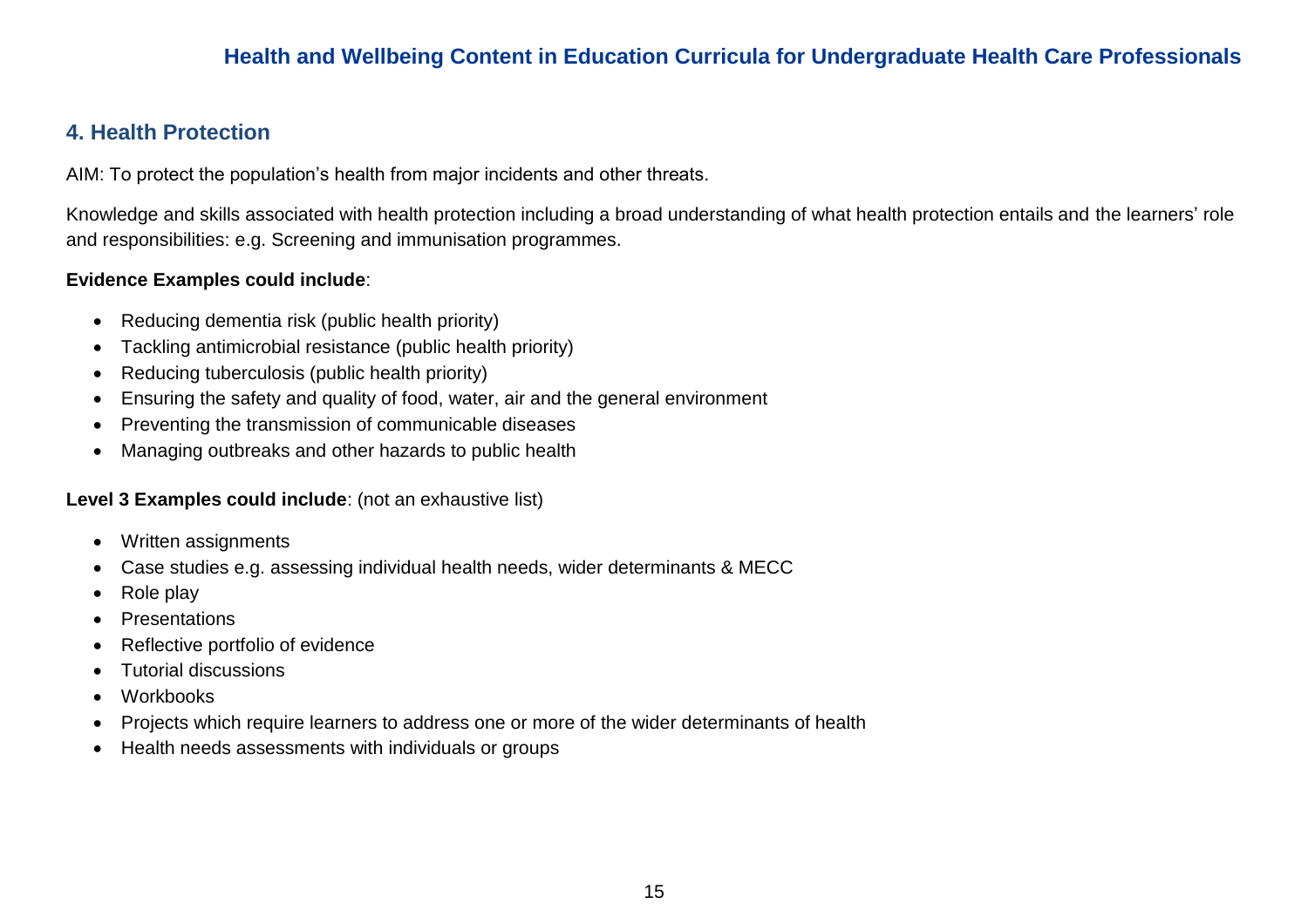#### **Level 4 Examples**:

- Assessment via the practice assessment documentation (or similar according to profession) where learners are observed e.g. undertaking a MECC intervention
- Observed contributing to risk reduction manual handling, handwashing, infection control and screening.

- Demonstrates effective and sensitive and appropriate communication skills
- Demonstrates cultural competence
- Responds appropriately to service users
- Collaborates effectively with the wider health care team
- Identifies health care needs at individual, family and population level
- Can support empowerment of individuals, families and communities
- Signposts to relevant support
- Can identify and discuss the demographic profiles of communities
- Can plan, develop, implement and evaluate public health interventions
- Aware of non NHS settings and their value in supporting public health strategies
- Can lead groups, tailor information required of groups and evaluate group sessions
- Can identify at risk individuals, families and communities
- Can use technology in supporting health e.g. telephone advice, use of apps and online forums
- Uses evidence based theories in developing public health strategies and practice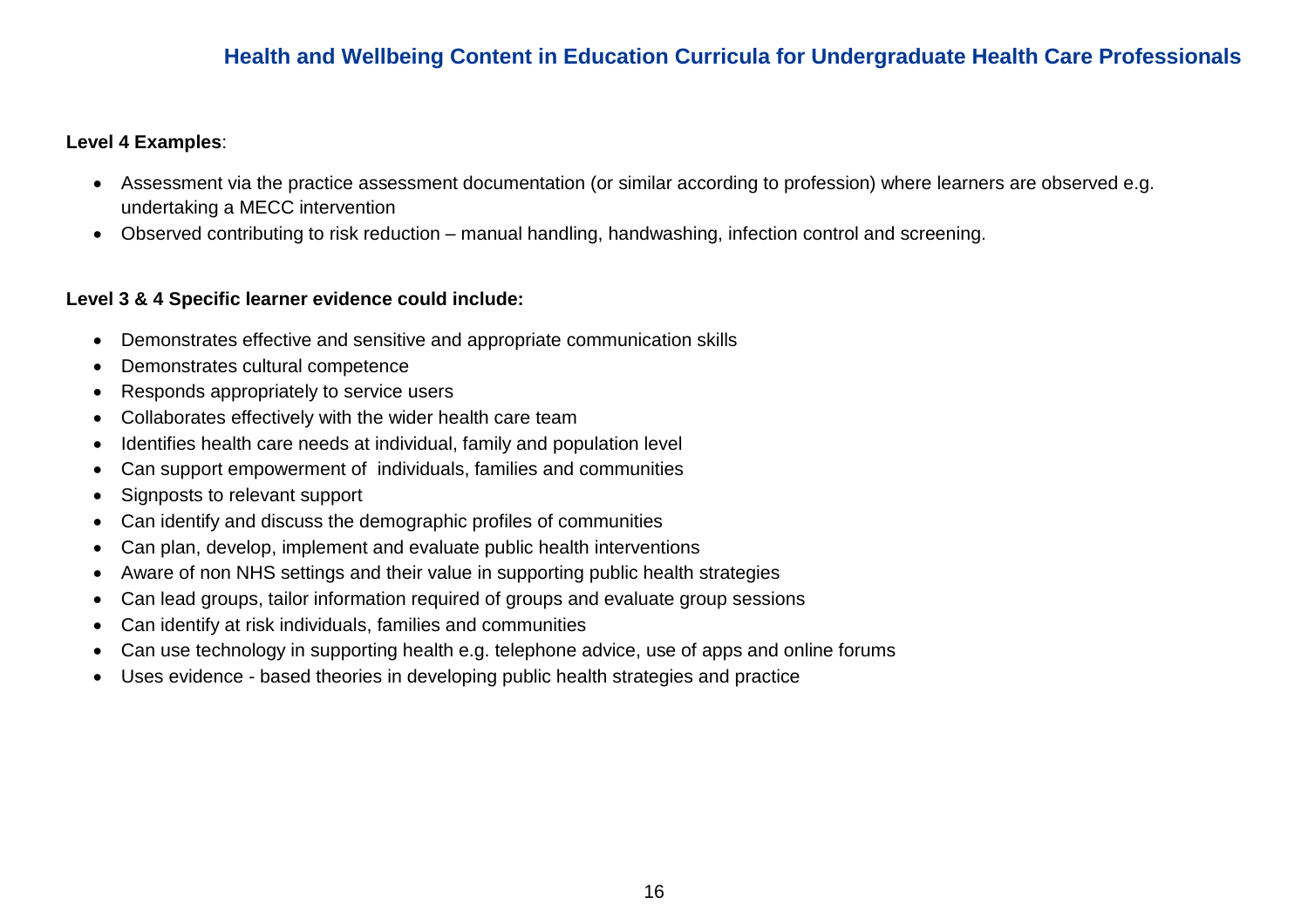| Level 0                           | There is currently no content that provides knowledge and understanding associated with health<br>protection.                                                                          |
|-----------------------------------|----------------------------------------------------------------------------------------------------------------------------------------------------------------------------------------|
| Level 1                           | Content being developed for 2016 /17 curricula.                                                                                                                                        |
| Level <sub>2</sub>                | There is evidence that content in the curricula provides knowledge and understanding associated<br>with health protection and the learner understands their role and responsibilities. |
| Level 3                           | There is evidence that learners are able to apply understanding of health protection through both<br>formative and summative assessed work in academic settings.                       |
| Level 4                           | There is evidence of assessment of learning and application via practice assessment documentation<br>(or similar) during placements.                                                   |
| <b>HEI self-assessment rating</b> | <b>Evidence summary</b>                                                                                                                                                                |
|                                   | What actions do we need to take to strengthen our public health education input further?                                                                                               |
|                                   | What actions do we need to take with our placement providers to strengthen our public<br>health education further?                                                                     |
|                                   | Who will implement the actions and by when?                                                                                                                                            |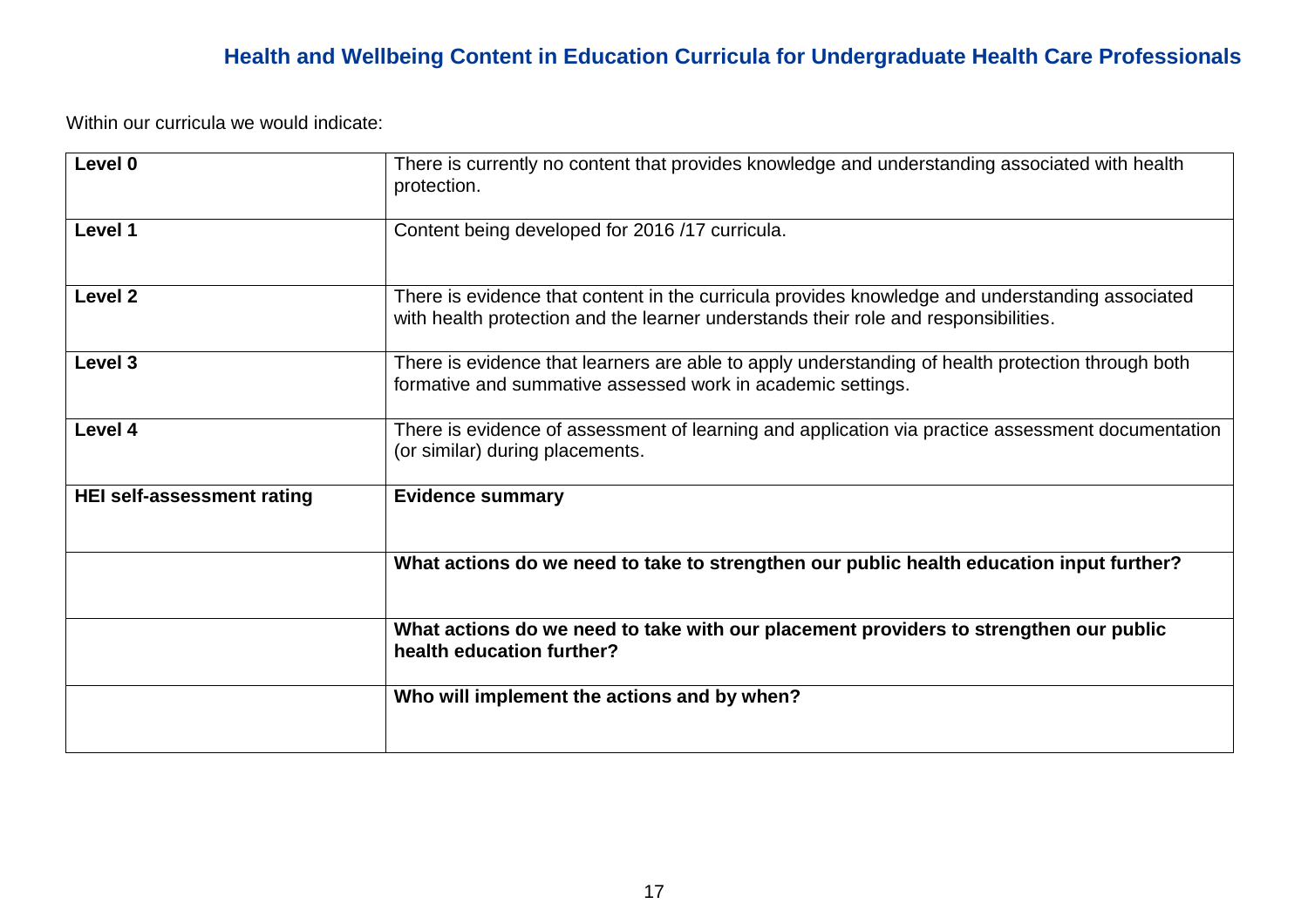### **5. Healthcare Public Health**

AIM: To reduce the numbers of individuals that are living with preventable ill health and dying prematurely.

#### **Evidence Examples could include**:

- An understanding of different healthcare settings and how health is experienced across different settings
- An understanding of the learners' role and responsibilities associated with healthcare public heath
- Health data and application in clinical practice to improve care
- Understanding the benefit and rationale of evidence based practice
- Evaluation understanding different types of evaluation and importance of evaluation methodology
- Research methodology and application to the learners' role
- Long term conditions population approaches such as NHS Health Checks

- Written assignments
- Case studies e.g. assessing individual health needs, wider determinants & MECC
- Role play
- Presentations
- Reflective portfolio of evidence
- Tutorial discussions
- Workbooks
- Projects with require learners to address one or more of the wider determinants of health
- Health needs assessments with individuals or groups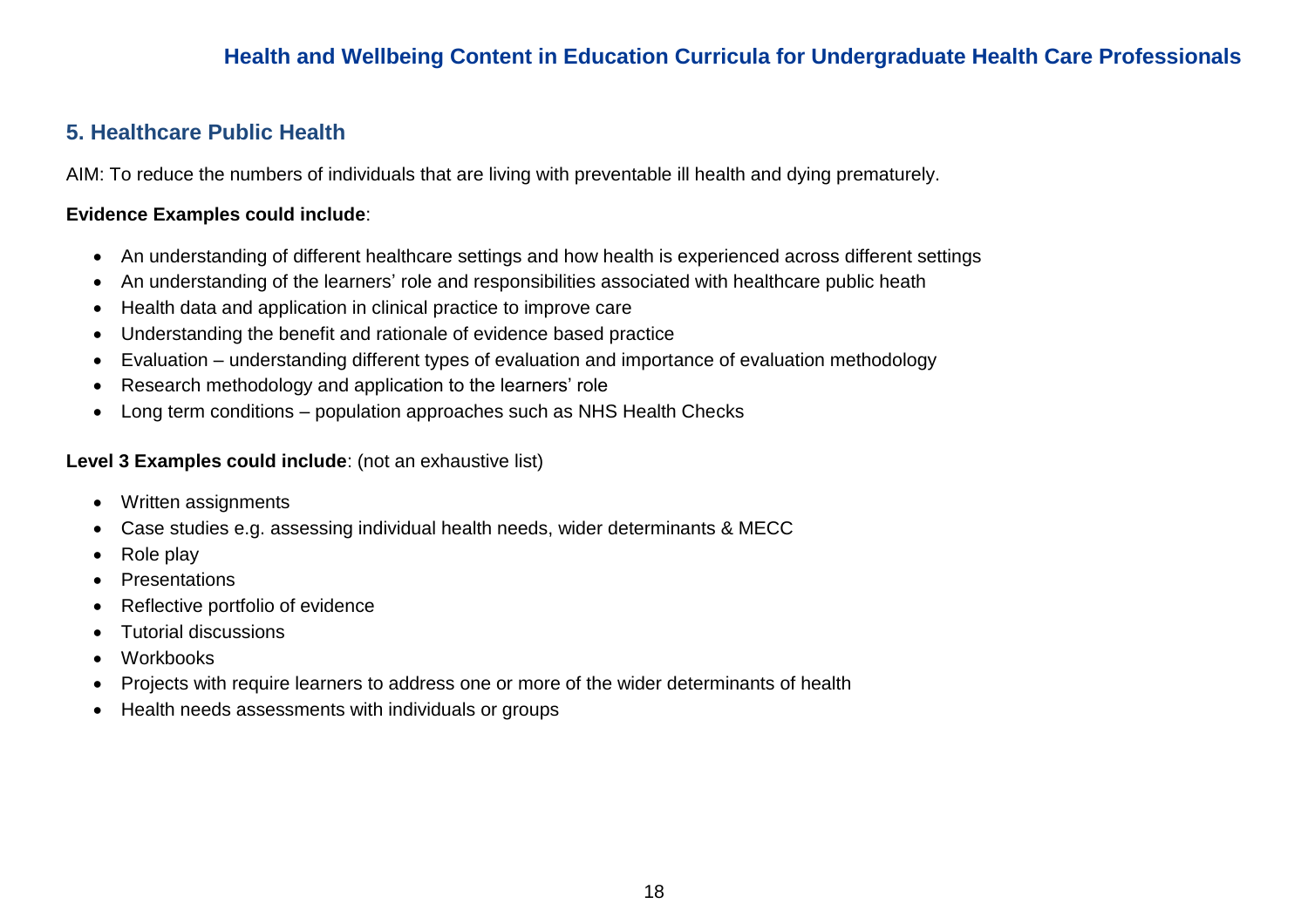#### **Level 4 Examples**:

- Assessment via the practice assessment documentation (or similar according to profession) where learners are observed e.g. undertaking a MECC intervention.
- Demonstrating use of cost effectiveness evidence in interventions
- Effective use of health data in written assignments
- Demonstrating how health research is used in clinical settings and interventions to improve patient care and experience
- Demonstrating the importance of evaluation to assess effectiveness of interventions and patient care.

- Demonstrates effective and sensitive and appropriate communication skills
- Demonstrates cultural competence
- Responds appropriately to service users
- Collaborates effectively with the wider health care team
- Identifies health care needs at individual, family and population level
- Can support empowerment of individuals, families and communities
- Signposts to relevant support
- Can identify and discuss the demographic profiles of communities
- Can plan, develop, implement and evaluate public health interventions
- Aware of non NHS settings and their value in supporting public health strategies
- Can lead groups, tailor information required of groups and evaluate group sessions
- Can identify at risk individuals, families and communities
- Can use technology in supporting health e.g. telephone advice, use of apps and online forums
- Uses evidence based theories in developing public health strategies and practice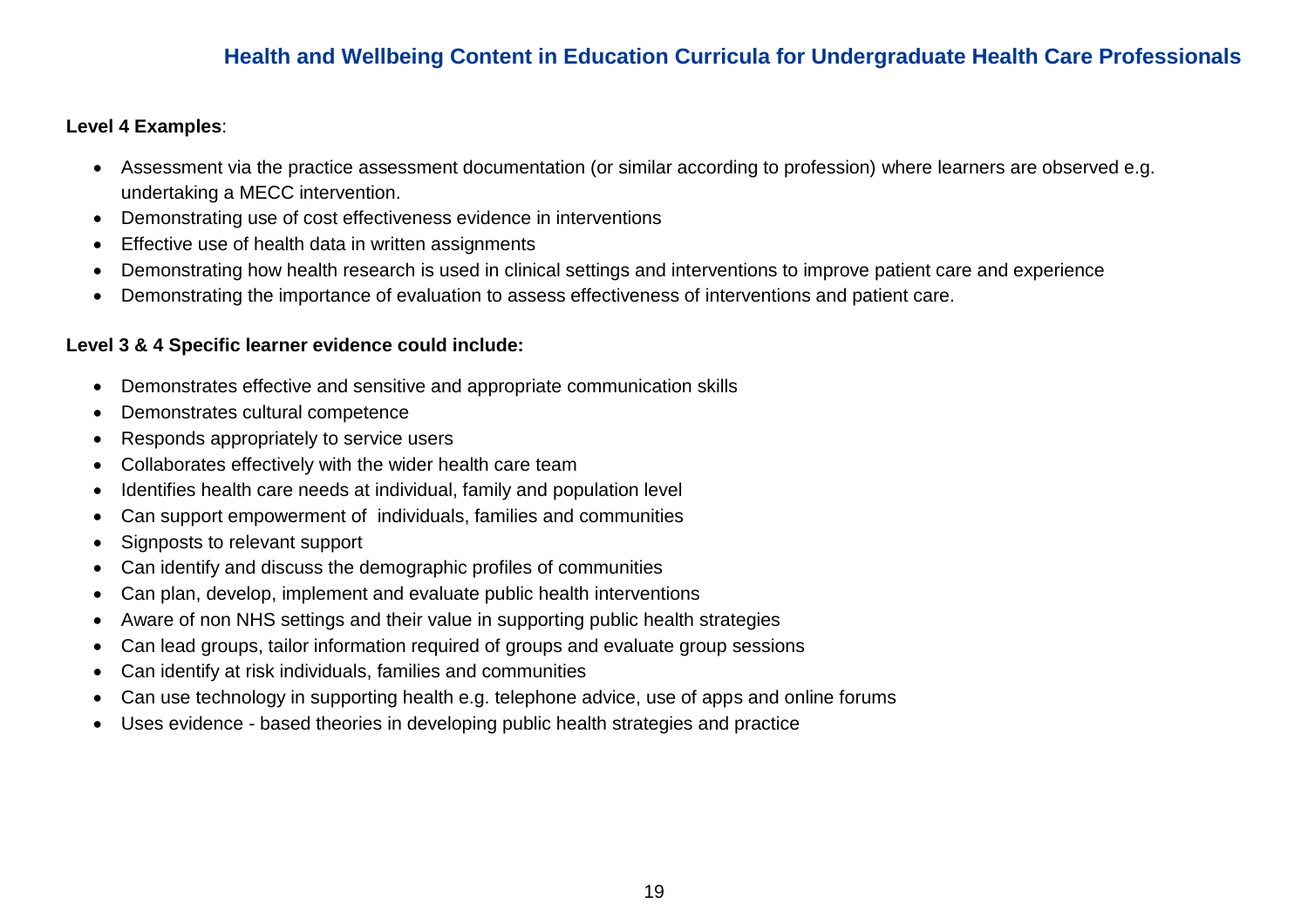| Level 0                           | There is currently no content that provides knowledge and understanding associated with healthcare<br>public health.                                                                          |
|-----------------------------------|-----------------------------------------------------------------------------------------------------------------------------------------------------------------------------------------------|
| Level 1                           | Content being developed for 2016 /17 curricula.                                                                                                                                               |
| Level <sub>2</sub>                | There is evidence that content in the curricula provides knowledge and understanding associated<br>with healthcare public health and the learner understands their role and responsibilities. |
| Level 3                           | There is evidence that learners are able to apply understanding of healthcare public health through<br>both formative and summative assessed work in academic settings.                       |
| Level 4                           | There is evidence of assessment of learning and application via practice assessment documentation<br>(or similar) during placements.                                                          |
| <b>HEI self-assessment rating</b> | <b>Evidence summary</b>                                                                                                                                                                       |
|                                   | What actions do we need to take with our placement providers to strengthen our public<br>health education further?                                                                            |
|                                   | What actions do we need to take to strengthen our public health education input further?                                                                                                      |
|                                   | Who will implement the actions and by when?                                                                                                                                                   |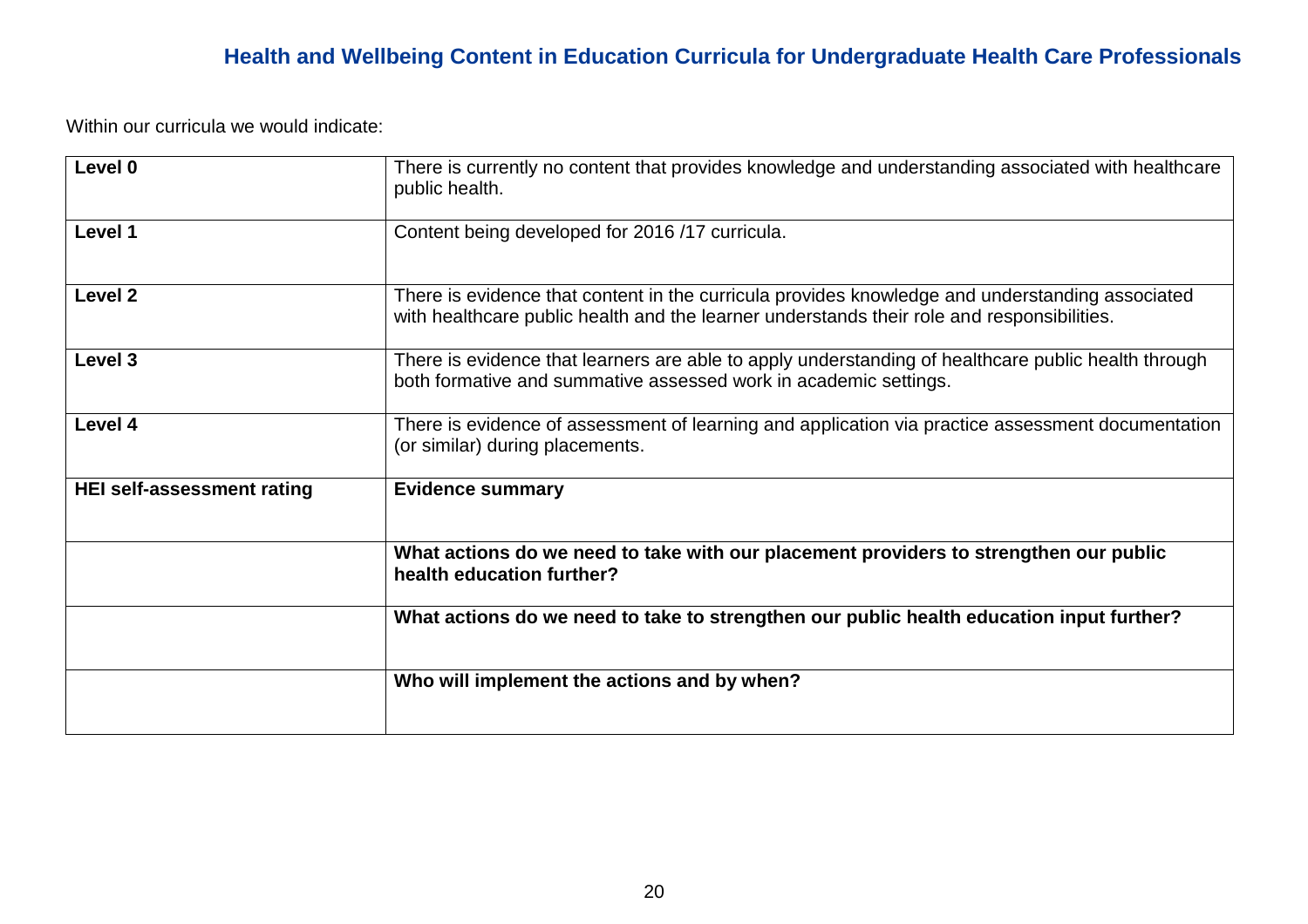### **6. Health, Wellbeing & Independence**

AIM: To help people stay independent, maximising wellbeing and improving health outcomes.

#### **Evidence Examples could include**:

Skills and knowledge associated with:

- Encouraging physical and mental wellbeing at every appropriate opportunity
- Supporting self-care for example supporting and maintaining mobility
- Understanding the role that carers, communities and voluntary organisations contribute to healthcare
- Understanding the important role of community assets in contributing to positive mental health & physical health & wellbeing
- Understanding the contribution that the environment and the local community make to positive physical and mental health and wellbeing
- Enabling patients / clients to remain active, connected and independent in their own homes for as long as they want or are able
- Improving physical and mental health outcomes
- Working across health and care boundaries to provide support and services
- Improving dementia outcomes (public health priority)
- Understanding how settings and the environment impacts on health and health outcomes

- Written assignments
- Case studies e.g. assessing individual health needs, wider determinants & MECC
- Role play
- Presentations
- Reflective portfolio of evidence
- Tutorial discussions
- **Workbooks**
- Projects which require learners to address one or more of the wider determinants of health
- Health needs assessments with individuals or groups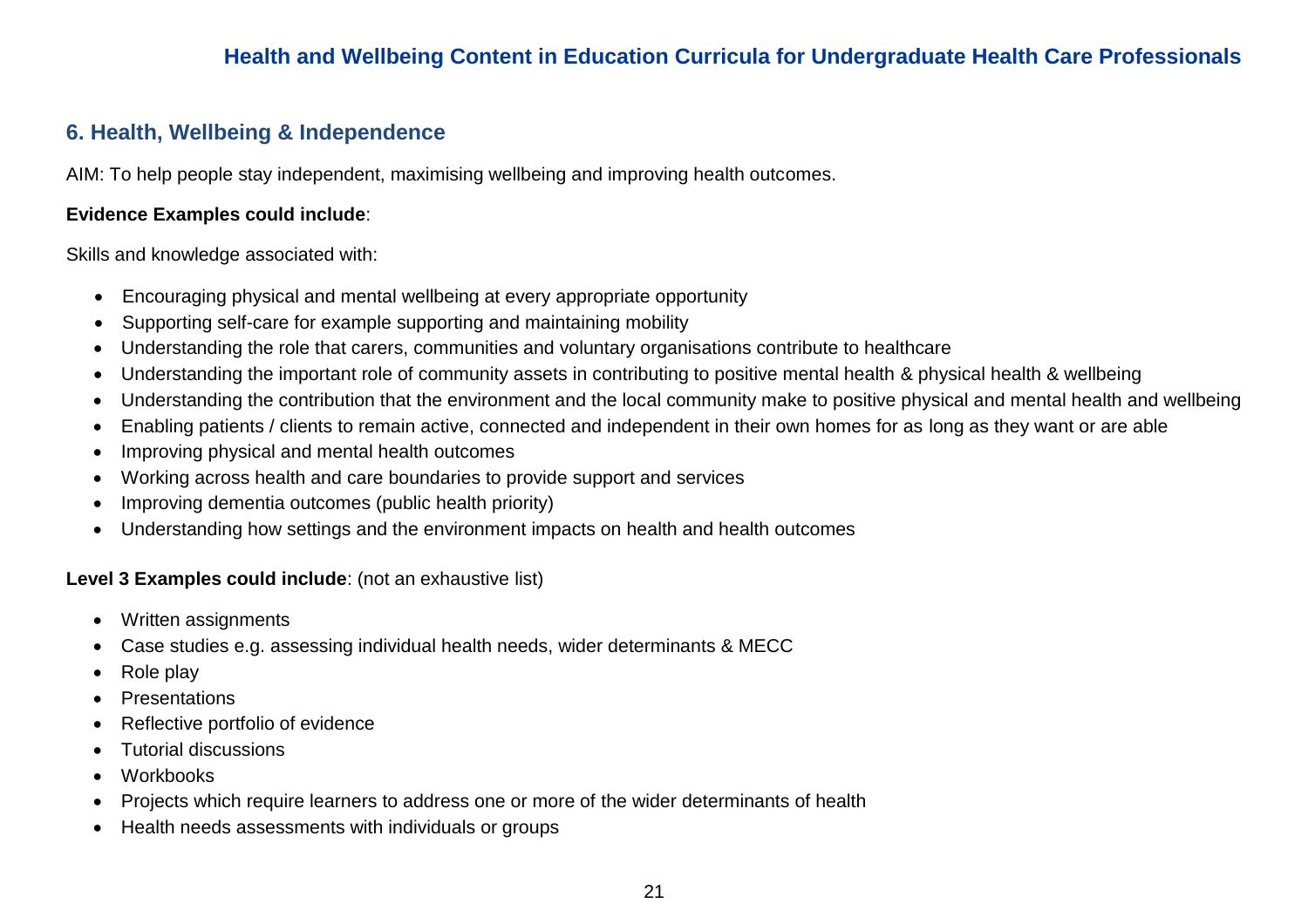#### **Level 4 Examples**:

- Assessment via the practice assessment documentation (or similar according to profession) where learners are observed e.g. undertaking a MECC intervention
- Supporting a self-management approach to care

- Demonstrates effective and sensitive and appropriate communication skills
- Demonstrates cultural competence
- Responds appropriately to service users
- Collaborates effectively with the wider health care team
- Identifies health care needs at individual, family and population level
- Can support empowerment of individuals, families and communities
- Signposts to relevant support
- Can identify and discuss the demographic profiles of communities
- Can plan, develop, implement and evaluate public health interventions
- Aware of non NHS settings and their value in supporting public health strategies
- Can lead groups, tailor information required of groups and evaluate group sessions
- Can identify at risk individuals, families and communities
- Can use technology in supporting health e.g. telephone advice, use of apps and online forums
- Uses evidence based theories in developing public health strategies and practice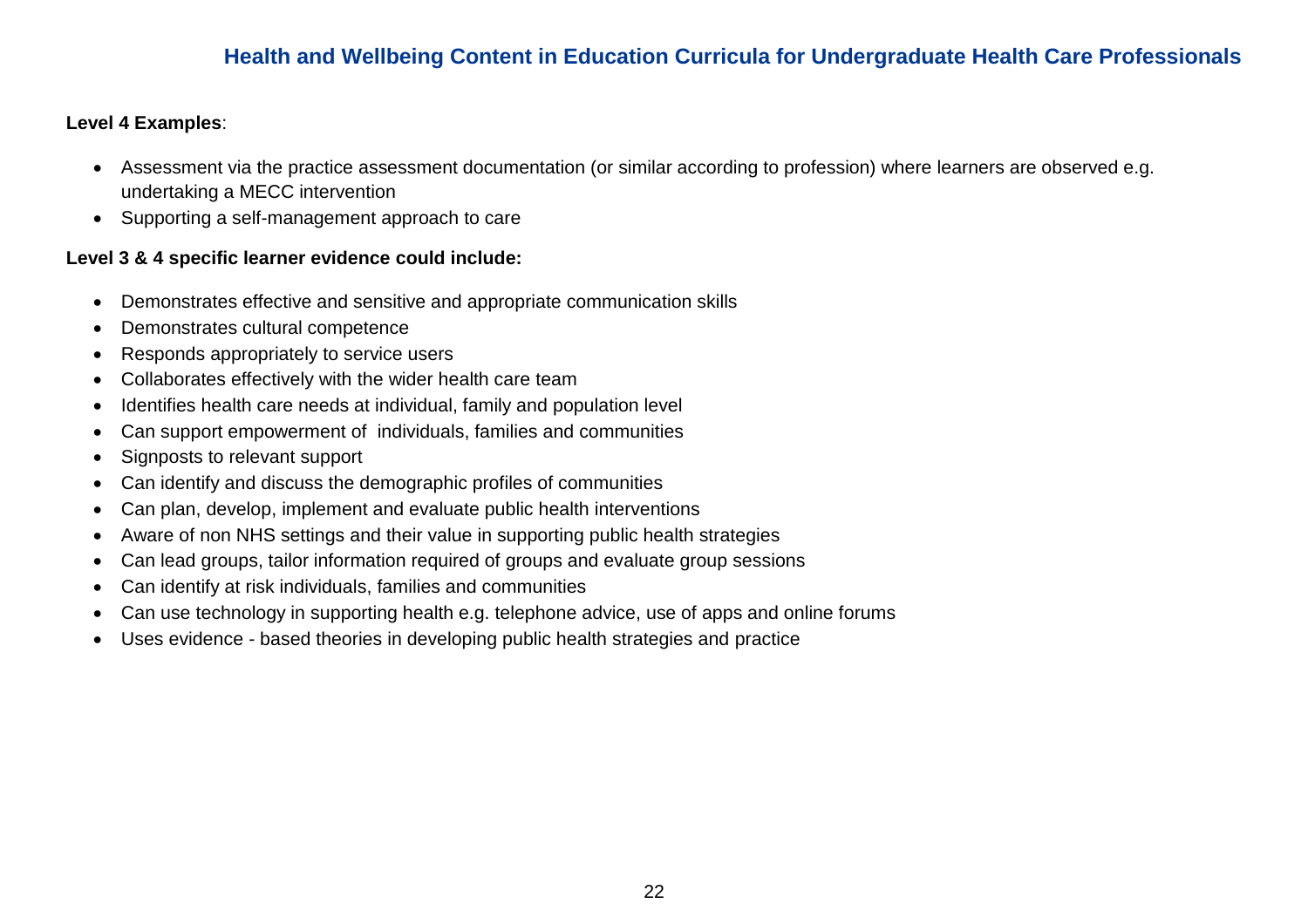| Level 0                      | There is currently no content that provides knowledge and understanding associated with health,<br>wellbeing and independence.                                                                          |
|------------------------------|---------------------------------------------------------------------------------------------------------------------------------------------------------------------------------------------------------|
| Level 1                      | Content being developed for 2016 /17 curricula.                                                                                                                                                         |
| Level <sub>2</sub>           | There is evidence that content in the curricula provides knowledge and understanding associated<br>with health, wellbeing and independence and the learner understands their role and responsibilities. |
| Level 3                      | There is evidence that learners are able to apply understanding of health, wellbeing and<br>independence through both formative and summative assessed work in academic settings.                       |
| Level 4                      | There is evidence of assessment of learning and application via practice assessment documentation<br>(or similar) during placements.                                                                    |
| HEI self - assessment rating | <b>Evidence summary</b>                                                                                                                                                                                 |
|                              | What actions do we need to take to strengthen our public health education input further?                                                                                                                |
|                              | What actions do we need to take with our placement providers to strengthen our public<br>health education further?                                                                                      |
|                              | Who will implement the actions and by when?                                                                                                                                                             |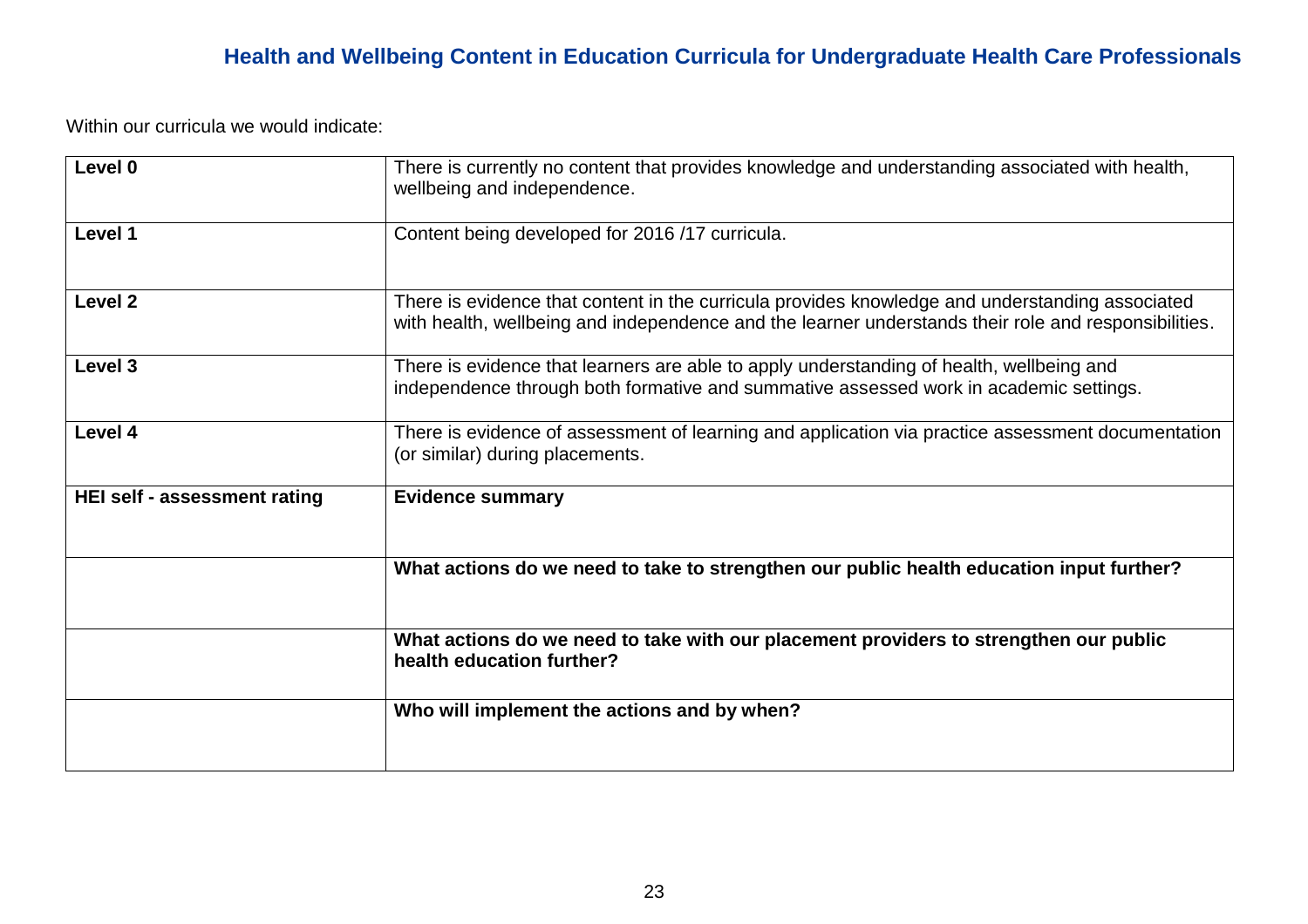### **7. Life Course**

AIM: This is an overarching population activity that refers to reducing the impact of health challenges at key stages to improve population health. It will involve some or all of the other five activity areas.

Evidence Examples could include:

- Reducing the impact of key health challenges at life stages maternal and newborn, child and adolescent, working age adult and older age. Best start in life (public health priority)
- Learning associated with parenting programmes that impact on resilience, physical, mental and socio-economic outcomes in later life
- Understanding of some of the activity areas that take a targeted life course approach such as transition to parenthood, maternal mental health work programmes; initiatives that promote breast feeding, healthy weight in the early years, child development and initiatives to reduce childhood hospital admissions
- Reducing dementia risk (public health priority)

- Written assignments
- Case studies e.g. assessing individual health needs, wider determinants & MECC
- Role play
- Presentations
- Reflective portfolio of evidence
- Tutorial discussions
- Workbooks
- Projects which require learners to address one or more of the wider determinants of health
- Health needs assessments with individuals or groups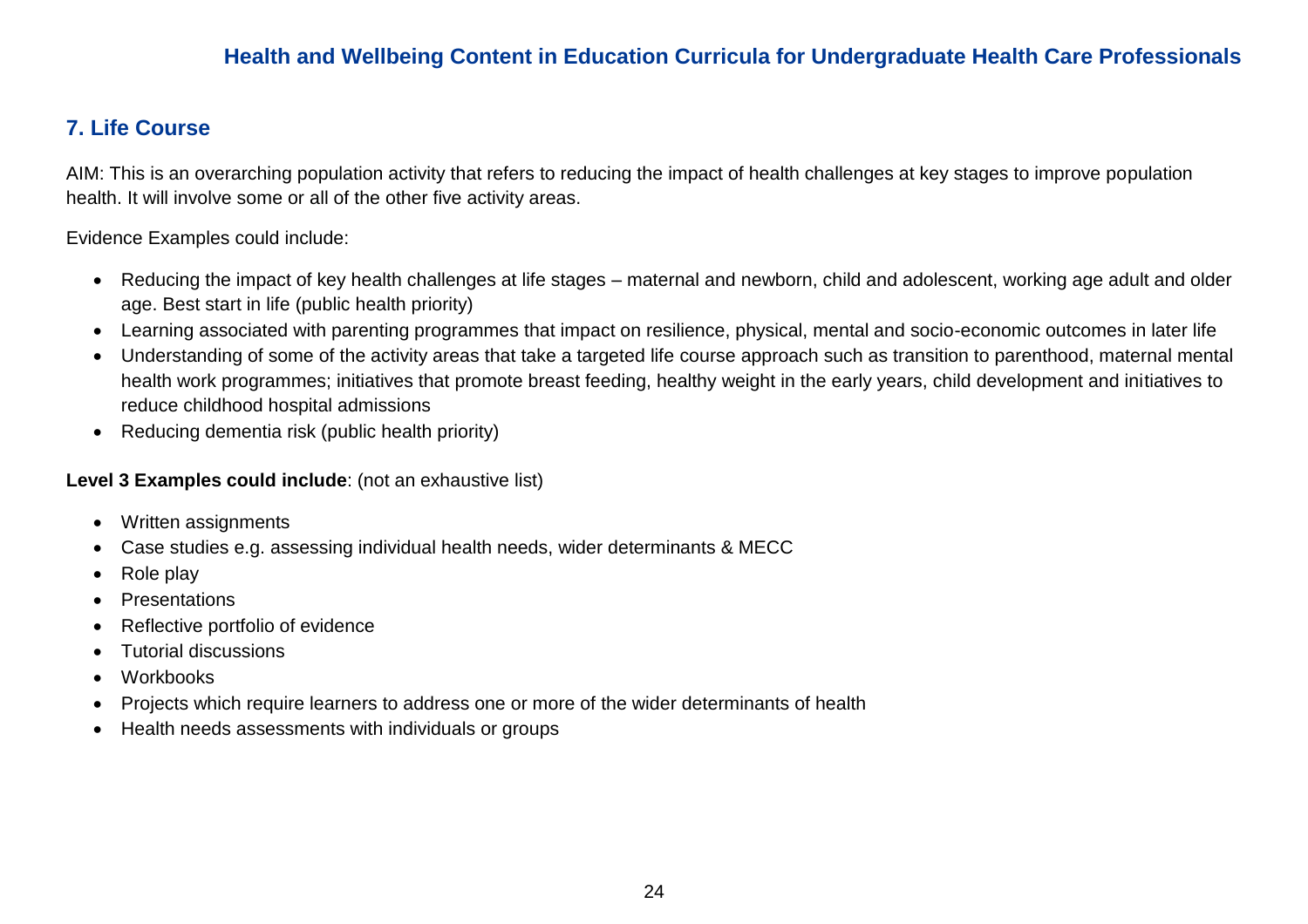#### **Level 4 Examples**:

 Assessment via the practice assessment documentation (or similar according to profession) where learners are observed e.g. undertaking a MECC intervention.

- Demonstrates effective and sensitive and appropriate communication skills
- Demonstrates cultural competence
- Responds appropriately to service users
- Collaborates effectively with the wider health care team
- Identifies health care needs at individual, family and population level
- Can support empowerment of individuals, families and communities
- Signposts to relevant support
- Can identify and discuss the demographic profiles of communities
- Can plan, develop, implement and evaluate public health interventions
- Aware of non NHS settings and their value in supporting public health strategies
- Can lead groups, tailor information required of groups and evaluate group sessions
- Can identify at risk individuals, families and communities
- Can use technology in supporting health e.g. telephone advice, use of apps and online forums
- Uses evidence based theories in developing public health strategies and practice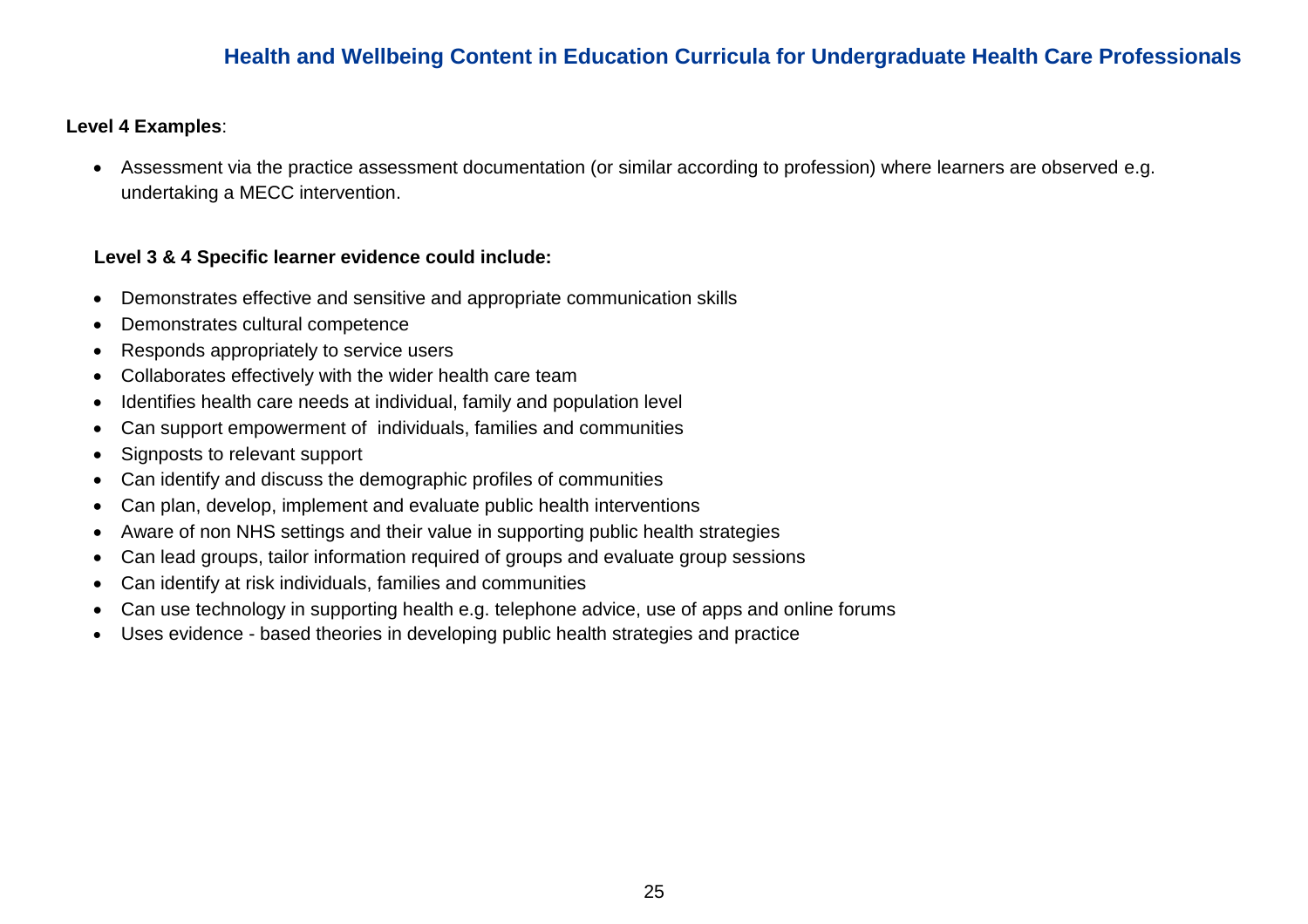| Level 0                           | There is currently no content that provides knowledge and understanding associated with taking a<br>Lifecourse approach.                                                                                            |
|-----------------------------------|---------------------------------------------------------------------------------------------------------------------------------------------------------------------------------------------------------------------|
| Level 1                           | Content being developed for 2016 /17 curricula.                                                                                                                                                                     |
| Level <sub>2</sub>                | There is evidence that content in the curricula currently provides knowledge and understanding<br>associated with a Lifecourse approach to learning and the learner understands their role and<br>responsibilities. |
| Level <sub>3</sub>                | There is evidence that learners are able to apply understanding of a Lifecourse approach through<br>both formative and summative assessed work in academic settings.                                                |
| Level 4                           | There is evidence of assessment of learning and application via practice assessment documentation<br>(or similar) during placements.                                                                                |
| <b>HEI self-assessment rating</b> | <b>Evidence summary</b>                                                                                                                                                                                             |
|                                   | What actions do we need to take with our placement providers to strengthen our public<br>health education further?                                                                                                  |
|                                   | What actions do we need to take to strengthen our public education input further?                                                                                                                                   |
|                                   | Who will implement the actions and by when?                                                                                                                                                                         |